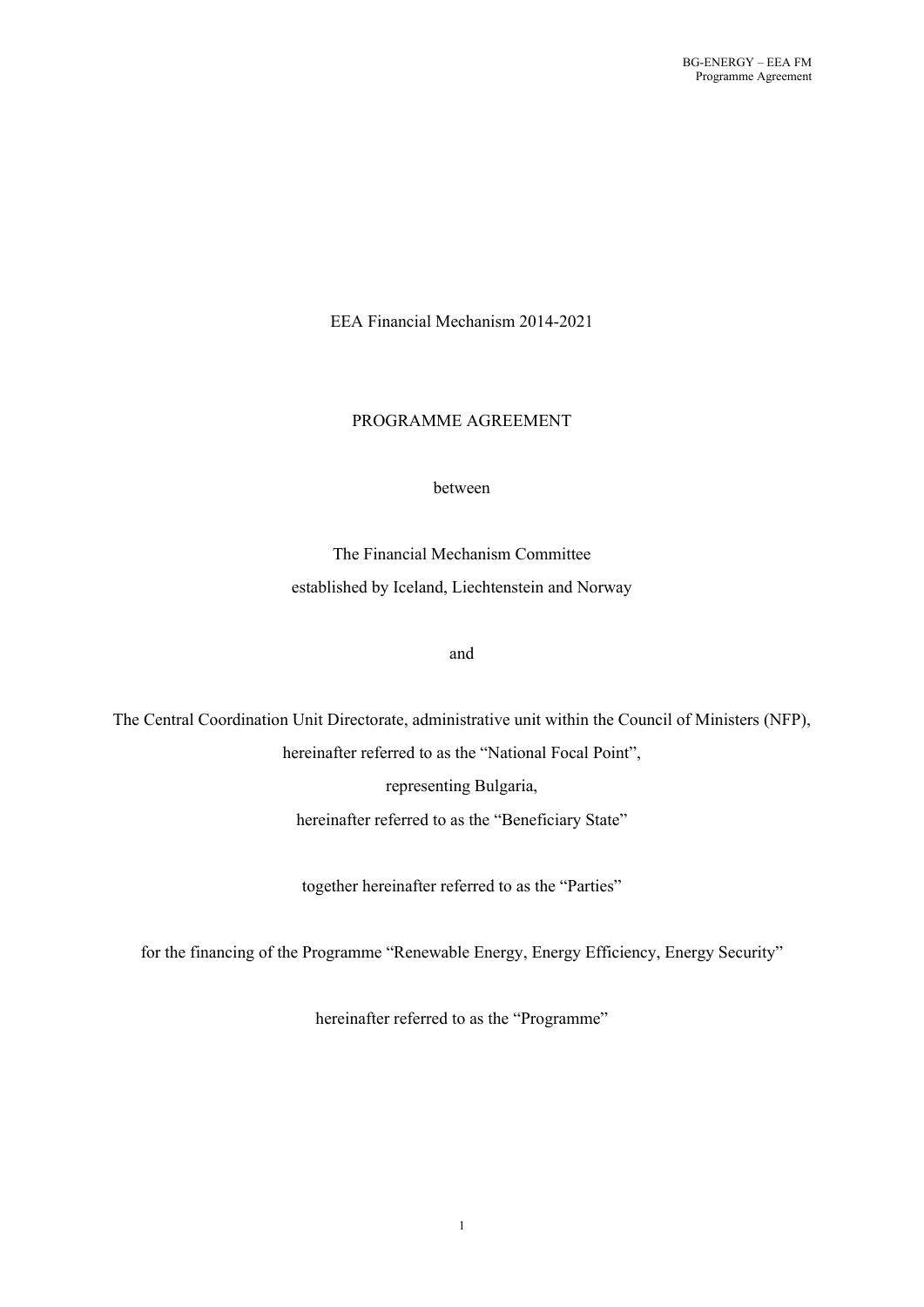#### **Chapter 1 Scope, Legal Framework, and Definitions**

#### Article 1.1 Scope

This programme agreement between the Financial Mechanism Committee (hereinafter referred to as the FMC) and the National Focal Point lays down the rights and obligations of the Parties regarding the implementation of the Programme and the financial contribution from the EEA Financial Mechanism 2014-2021 to the Programme.

#### Article 1.2 Legal Framework

1. This programme agreement shall be read in conjunction with the following documents which, together with this programme agreement, constitute the legal framework of the EEA Financial Mechanism 2014-2021:

(a) Protocol 38c to the EEA Agreement on the EEA Financial Mechanism 2014-2021;

(b) the Regulation on the implementation of the EEA Financial Mechanism 2014-2021 (hereinafter referred to as the "Regulation") issued by the Donor States in accordance with Article 10(5) of Protocol 38c;

(c) the Memorandum of Understanding on the Implementation of the EEA Financial Mechanism 2014-2021 (hereinafter referred to as the "MoU"), entered into between the Donor States and the Beneficiary State; and

(d) any guidelines adopted by the FMC in accordance with the Regulation.

2. In case of an inconsistency between this programme agreement and the Regulation, the Regulation shall prevail.

3. The legal framework is binding for the Parties. An act or omission by a Party to this programme agreement that is incompatible with the legal framework constitutes a breach of this programme agreement by that Party.

#### Article 1.3 Definitions

Terms used and institutions and documents referred to in this programme agreement shall be understood in accordance with the Regulation, in particular Article 1.6 thereof, and the legal framework referred to in Article 1.2 of this programme agreement.

## Article 1.4

#### Annexes and hierarchy of documents

1. Annexes attached hereto form an integral part of this programme agreement. Any reference to this programme agreement includes a reference to its annexes unless otherwise stated or clear from the context.

2. The provisions of the annexes shall be interpreted in a manner consistent with this programme agreement. Should the meaning of any provision of the said annexes, so interpreted, remain inconsistent with this programme agreement, the provisions of the annexes shall prevail, provided that these provisions are compatible with the Regulation.

3. Commitments, statements and guarantees, explicit as well as implicit, made in the preparation of the programme are binding for the National Focal Point and the Programme Operator unless otherwise explicitly stipulated in the annexes to this programme agreement.

# **Chapter 2 The Programme**

#### Article 2.1 Co-operation

1. The Parties shall take all appropriate and necessary measures to ensure fulfilment of the obligations and objectives arising out of this programme agreement.

2. The Parties agree to provide all information necessary for the good functioning of this programme agreement and to apply the principles of implementation as set out in the Regulation.

3. The Parties shall promptly inform each other of any circumstances that interfere or threaten to interfere with the successful implementation of the Programme.

4. In executing this programme agreement the Parties declare to counteract corrupt practices. Further, they declare not to accept, either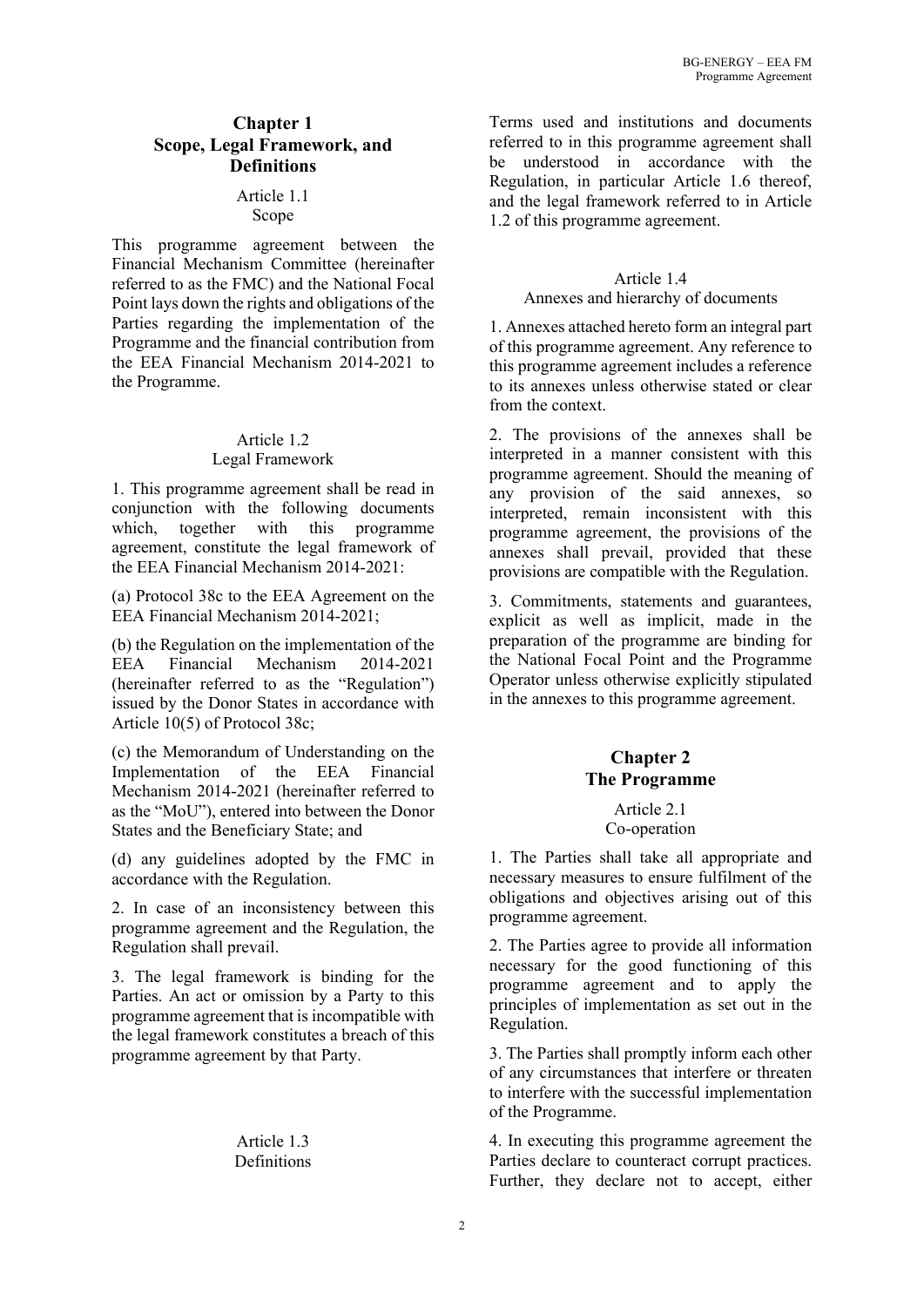directly or indirectly, any kind of offer, gift, payments or benefits which would or could be construed as illegal or corrupt practice. The Parties shall immediately inform each other of any indication of corruption or misuse of resources related to this programme agreement.

# Article 2.2

## Main responsibilities of the Parties

1. The National Focal Point is responsible and accountable for the overall management of the EEA Financial Mechanism 2014-2021 in the Beneficiary State and for the full and correct implementation of this programme agreement. In particular, the National Focal Point undertakes to:

(a) comply with its obligations stipulated in the Regulation and this programme agreement;

(b) ensure that the Certifying Authority, the Audit Authority, the Irregularities Authority and the Programme Operator properly perform the tasks assigned to them in the Regulation, this programme agreement and the programme implementation agreement;

(c) take all necessary steps to ensure that the Programme Operator is fully committed and able to implement and manage the Programme;

(d) take the necessary measures to remedy irregularities in the implementation of the Programme and ensure that the Programme Operator takes appropriate measures to remedy irregularities in Projects within the Programme, including measures to recover misspent funds;

(e) make all the necessary and appropriate arrangements in order to strengthen or change the way the Programme is managed.

2. The FMC shall, subject to the rules stipulated in the legal framework referred to in Article 1.2 of this programme agreement, make available to the Beneficiary State a financial contribution (hereinafter referred to as "the programme grant") to be used exclusively to finance the eligible cost of the Programme.

#### Article 2.3

Objective and outcomes of the Programme

1. This programme agreement sets out the objective, outcome(s), outputs, indicators and targets for the Programme.

2. The National Focal Point shall ensure that the Programme Operator implements and completes the Programme in accordance with the objective, outcome(s), outputs, indicators and targets set for the Programme.

# Article 2.4

# Programme grant

1. The maximum amount of the programme grant, the programme grant rate, and the estimated eligible cost of the Programme shall be as specified in this programme agreement.

2. In case the Programme is also supported by the Norwegian Financial Mechanism, this programme agreement shall be interpreted in conjunction with the agreement regulating that support.

3. The financial plan annexed to this programme agreement shall:

(a) contain a breakdown between the Programme's budget headings;

(b) indicate the agreed advance payment, if any.

4. The management cost of the Programme Operator shall not exceed the amount specified in this programme agreement.

# Article 2.5

# Special conditions and programme specific rules

1. This programme agreement shall list any conditions set by the FMC with reference to paragraph 2 of Article 6.3 of the Regulation. The National Focal Point shall ensure compliance with these conditions and take the necessary steps to ensure their fulfilment.

2. The National Focal Point shall ensure compliance with any other programme specific rules laid down in this programme agreement.

# Article 2.6

#### Programme implementation agreement

With reference to Article 6.8 of the Regulation and without prejudice to paragraph 2 thereof, the National Focal Point shall, before any payment is made to the Programme, sign a programme implementation agreement with the Programme Operator. The National Focal Point shall notify the FMC of such signing.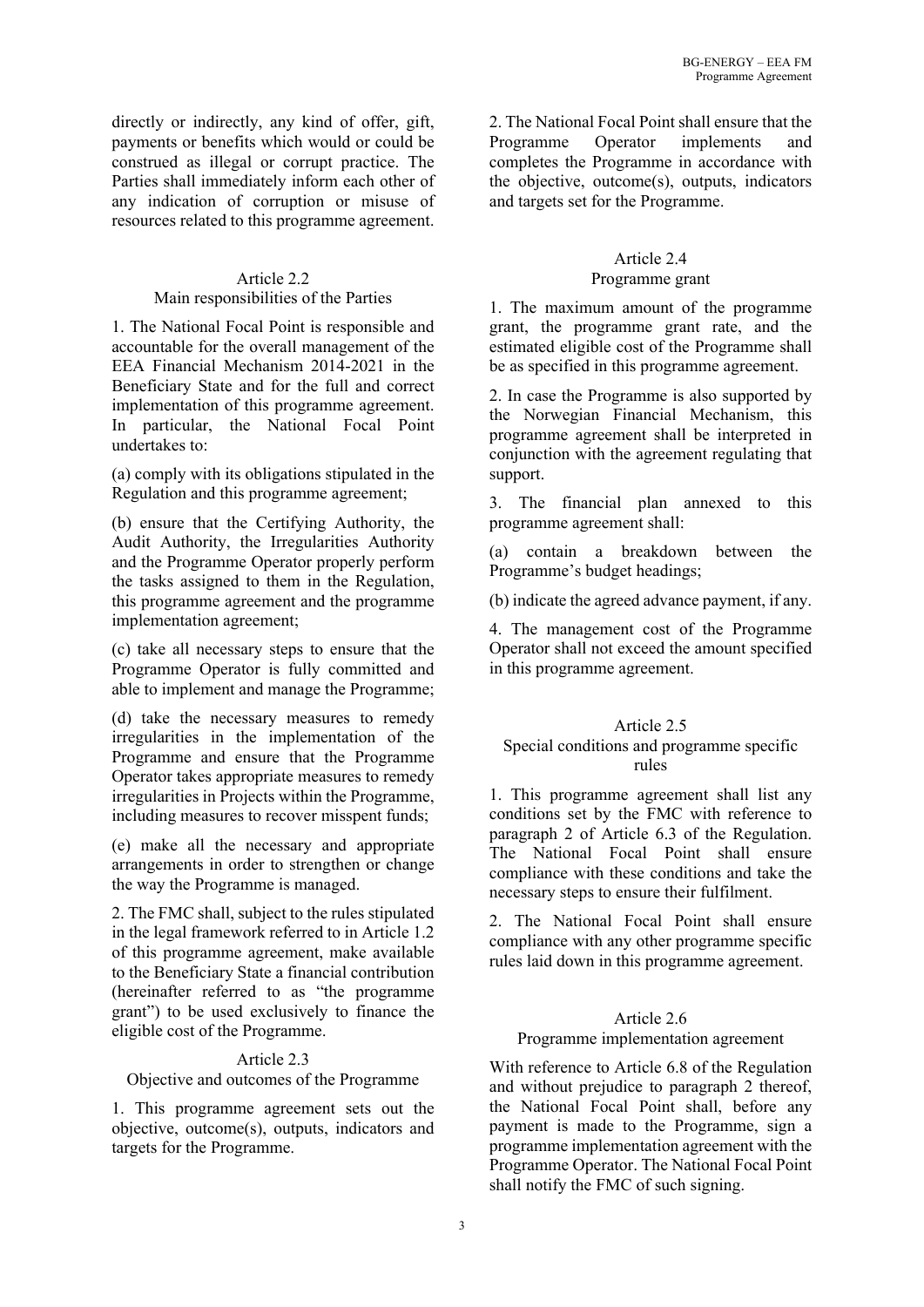# Article 2.7 Reporting

The National Focal Point shall ensure that the Programme Operator provides financial reports, annual programme reports and a final programme report in accordance with Chapter 9 and Articles 6.11 and 6.12 of the Regulation as well as statistical reporting in accordance with guidelines adopted by the FMC.

## Article 2.8 External monitoring

The external monitoring and audit referred to in Articles 11.1, 11.2, 11.3 and 11.4 of the Regulation shall not in any way relieve the National Focal Point or the Programme Operator of their obligations under the legal framework regarding monitoring of the Programme and/or its projects, financial control and audit.

# Article 2.9

## Modification of the Programme

1. Unless otherwise explicitly stipulated in this programme agreement, any modification of the Programme is subject to prior approval by the FMC.

2. Programme specific exceptions from paragraph 1, if any, are set in the annexes to this programme agreement.

3. Expenditures incurred in breach of this article are not eligible.

4. Should there be a doubt as to whether the proposed modifications require approval by the FMC, the National Focal Point shall consult the FMC before such modifications take effect.

5. Requests for modifications shall be submitted and assessed in accordance with Article 6.9 of the Regulation.

#### Article 2.10 Communication

1. All communication to the FMC regarding this programme agreement shall take place in English and be directed to the Financial Mechanism Office (hereinafter referred to as the FMO), which represents the FMC towards the National Focal Point and the Programme Operator in relation to the implementation of the Programme.

2. To the extent that original documents are not available in the English language, the documents shall be accompanied by full and accurate translations into English. The National Focal Point shall bear the responsibility for the accuracy of the translation that it provides and the possible consequences that might arise from any inaccurate translations.

#### Article 2.11 Contact information

1. The contact information of the Programme Operator is as specified in this programme agreement.

2. The contact information for the FMC and the Financial Mechanism Office are:

Financial Mechanism Office Att: Director EFTA Secretariat Rue Joseph II, 12-16 1000 Brussels Telephone: +32 (0)2 286 1701 Telefax (general): +32 (0)2 211 1889 E-mail: fmo@efta.int

3. Changes of or corrections to the contact information referred to in this article shall be given in writing without undue delay by the Parties to this programme agreement.

## Article 2.12 Representations and Warranties

1. This programme agreement and the awarding of the programme grant is based on information provided by, through, or on behalf of the National Focal Point to the FMC prior to the signing of this programme agreement.

2. The National Focal Point represents and warrants that the information provided by, through, or on behalf of the National Focal Point, in connection with the implementation or conclusion of this programme agreement are authentic, accurate and complete.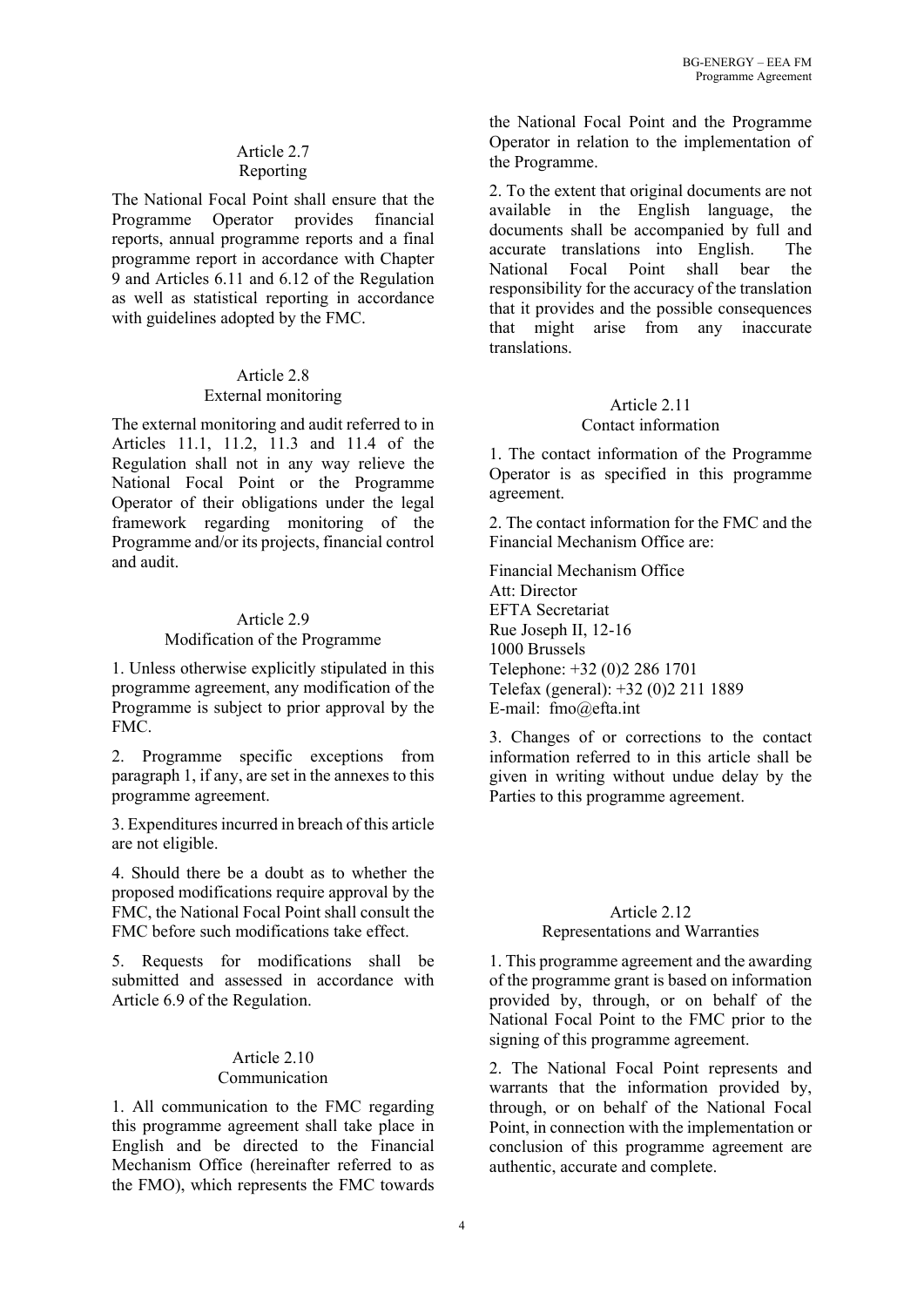# **Chapter 3 Projects**

#### Article 3.1 Selection of projects and award of grants

1. The National Focal Point shall ensure that the Programme Operator selects projects in accordance with Chapter 7 of the Regulation and this programme agreement.

2. Eligibility of project promoters and project partners is stipulated in Article 7.2 of the Regulation and, in accordance with paragraph 4 thereof, subject only to the limitations stipulated in this programme agreement.

3. Pre-defined projects shall be outlined in this programme agreement.

4. The National Focal Point shall take proactive steps to ensure that the Programme Operator complies fully with Article 7.5 of the Regulation.

# Article 3.2 Project contract

1. For each approved project a project contract shall be concluded between the Programme Operator and the Project Promoter.

2. In cases where a project contract cannot, due to provisions in the national legislation, be made between the Programme Operator and the Project Promoter, the Beneficiary State may instead issue a legislative or administrative act of similar effect and content.

3. The content and form or the project contract shall comply with Article 7.6 of the Regulation.

4. The National Focal Point shall ensure that the obligations of the Project Promoter under the project contract are valid and enforceable under the applicable law of the Beneficiary State.

# Article 3.3

Project partners and partnership agreements

1. A project may be implemented in a partnership between the Project Promoter and project partners as defined in paragraph 1(w) of Article 1.6 of the Regulation. If a project is implemented in such a partnership, the Project Promoter shall sign a partnership agreement with the project partners with the content and in the form stipulated in Article 7.7 of the Regulation.

2. The partnership agreement shall be in English if one of the parties to the agreement is an entity from the Donor States.

3. The eligibility of expenditures incurred by a project partner is subject to the same limitations as would apply if the expenditures were incurred by the Project Promoter.

4. The creation and implementation of the relationship between the Project Promoter and the project partner shall comply with the applicable national and European Union law on public procurement as well as Article 8.15 of the Regulation.

5. The National Focal Point shall ensure that the Programme Operator verifies that the partnership agreement complies with this article. A draft partnership agreement or letter of intent shall be submitted to the Programme Operator before the signing of the project contract.

# **Chapter 4 Finance**

# Article 4.1 Eligible expenditures

1. Subject to Article 8.7 of the Regulation, eligible expenditures of this Programme are:

(a) management costs of the Programme Operator in accordance with the detailed budget in the financial plan;

(b) payments to projects within this Programme in accordance with the Regulation, this programme agreement and the project contract.

2. Eligible expenditures of projects are those actually incurred by the Project Promoter or project partners, meet the criteria set in Article 8.2 of the Regulation and fall within the categories and fulfil the conditions of direct eligible expenditure set in Article 8.3 of the Regulation, the conditions regarding the use of standard scales of unit costs set in Article 8.4 of the Regulation as well as indirect costs in accordance with Article 8.5 of the Regulation.

4. The first date of eligibility of expenditures in projects shall be set in the project contract in accordance with Article 8.13 of the Regulation.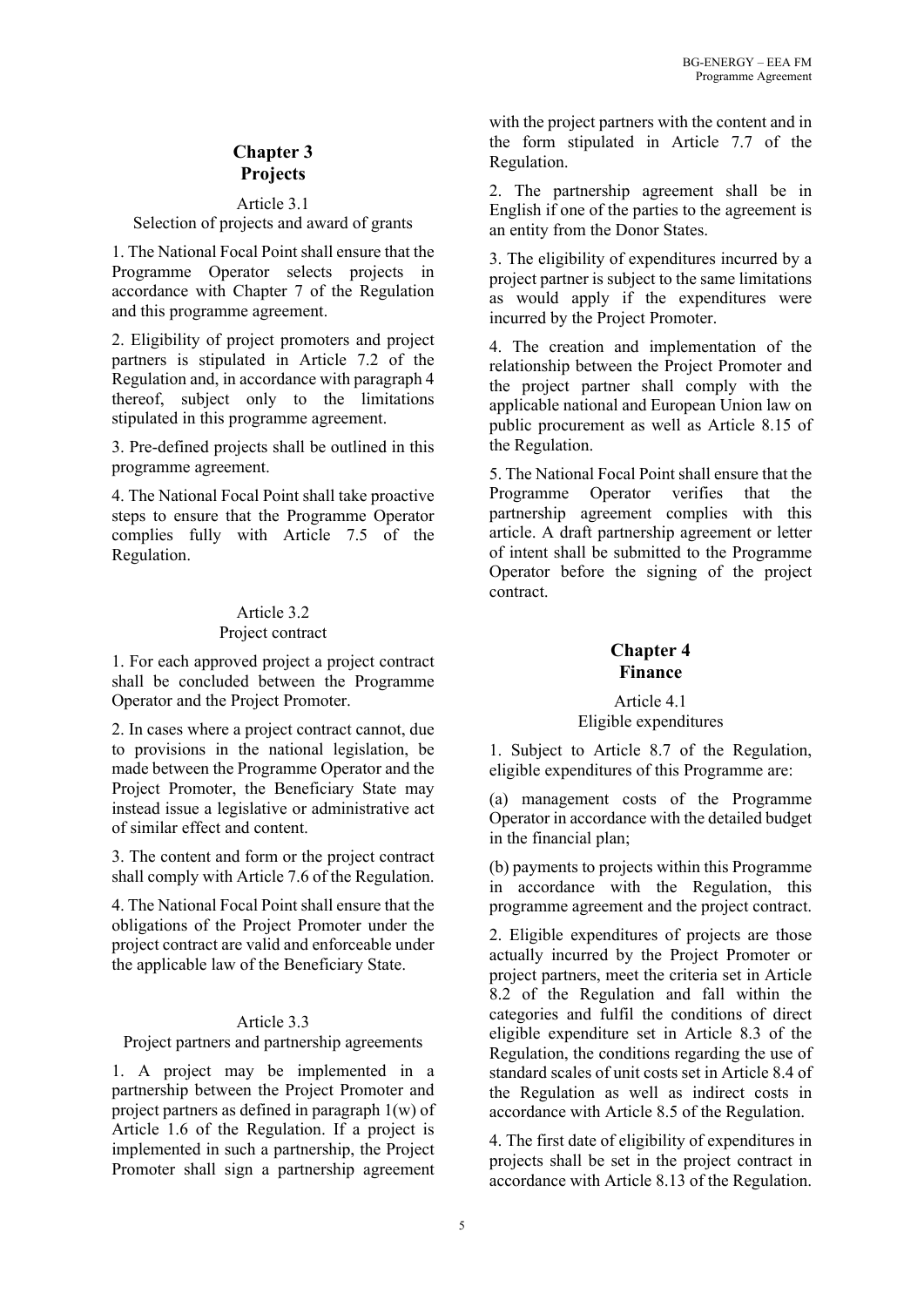The first date of eligibility of any pre-defined projects shall be no earlier than the date on which the National Focal Point notifies the FMC of a positive appraisal of the pre-defined projects by the Programme Operator in accordance with paragraph 3 of Article 6.5 of the Regulation.

5. The maximum eligible costs of the categories referred to in paragraph 1 are set in this programme agreement. Programme specific rules on the eligibility of expenditure set in this programme agreement shall be complied with.

# Article 4.2 Proof of expenditure

Costs incurred by Programme Operators, Project Promoters and project partners shall be supported by documentary evidence as required in Article 8.12 of the Regulation.

#### Article 4.3 Payments

1. Payments to the Programme shall be made when all relevant conditions for payments stipulated in this programme agreement and the Regulation have been fulfilled.

2. Payments to the Programme shall take the form of an advance payment, interim payments and payment of the final balance and shall be made in accordance with Articles 9.2, 9.3 and 9.4 of the Regulation.

3. Payments of the project grant to the Project Promoters may take the form of advance payments, interim payments and payments of the final balance. The level of advance payments and their off-set mechanism is set in this programme agreement.

4. The National Focal Point shall ensure that payments are transferred in accordance with paragraph 2 of Article 9.1 of the Regulation.

5. Chapter 9 of the Regulation shall apply to all aspects related to payments, including currency exchange rules and handling of interests on bank accounts.

# Article 4.4

Transparency and availability of documents

The National Focal Point shall ensure an audit trail for financial contributions from the EEA Financial Mechanism 2014-2021 to the Programme in accordance with Article 9.8 of the Regulation.

## Article 4.5

Irregularities, suspension and reimbursements

The FMC has the right to make use of the remedies provided in the Regulation, in particular Chapter 13 thereof. The National Focal Point has a duty to take all necessary measures to ensure that the provisions in Chapter 12 and 13 of the Regulation regarding irregularities, suspension of payments, financial corrections and reimbursement are complied with.

# **Chapter 5 Final provisions**

#### Article 5.1 Dispute settlement

1. The Parties waive their rights to bring any dispute related to the programme agreement before any national or international court, and agree to settle such a dispute in an amicable manner.

2. If a demand for reimbursement to the FMC is not complied with by the Beneficiary State, or a dispute related to a demand for reimbursement arises that cannot be solved in accordance with paragraph 1, the Parties may bring the dispute before Oslo Tingrett.

#### Article 5.2 Termination

1. The FMC may, after consultation with the National Focal Point, terminate this programme agreement if:

(a) a general suspension decision according to Article 13.6 of the Regulation or a decision to suspend payments according to paragraph 1(h) of Article 13.1 of the Regulation has not been lifted within 6 months of such a decision;

(b) a suspension of payments according to Article 13.1 of the Regulation, other than under paragraph 1(h), has not been lifted within one year of such a decision;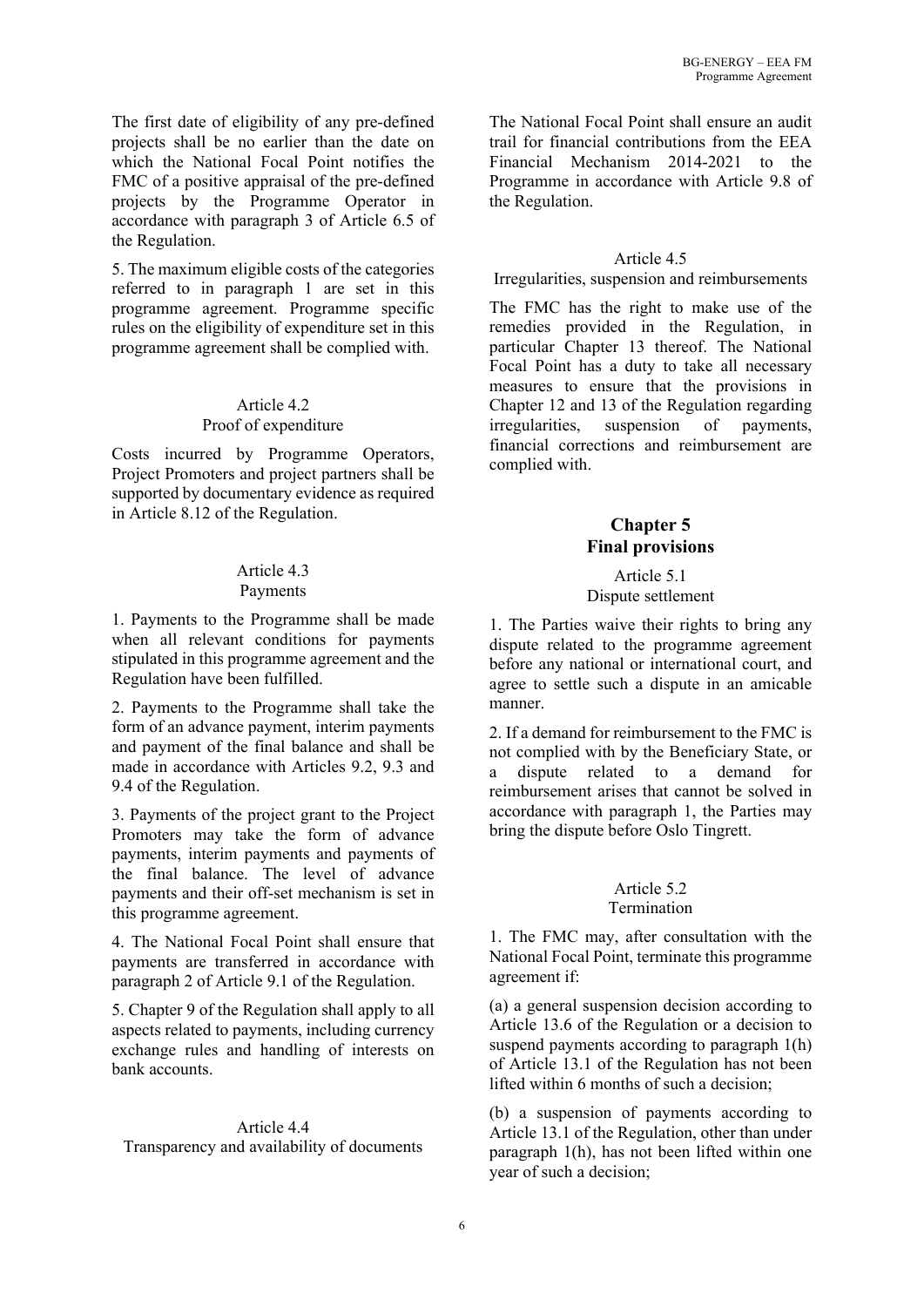(c) a request for reimbursement according to Article 13.2 of the Regulation has not been complied with within one year from such a decision;

(d) the Programme Operator becomes bankrupt, is deemed to be insolvent, or declares that it does not have the financial capacity to continue with the implementation of the Programme; or

(e) the Programme Operator has, in the opinion of the FMC, been engaged in corruption, fraud or similar activities or has not taken the appropriate measures to detect or prevent such activities or, if they have occurred, nullify their effects.

2. This programme agreement can be terminated by mutual agreement between the Parties.

3. Termination does not affect the right of the Parties to make use of the dispute settlement mechanism referred to in Article 5.1 or the right of the FMC to make use of the remedies provided in Chapter 13 of the Regulation.

# Article 5.3 Waiver of responsibility

1. Any appraisal of the Programme undertaken before or after its approval by the FMC, does not in any way diminish the responsibility of the National Focal Point and the Programme Operator to verify and confirm the correctness of the documents and information forming the basis of the programme agreement.

2. Nothing contained in the programme agreement shall be construed as imposing upon the FMC or the FMO any responsibility of any kind for the supervision, execution, completion, or operation of the Programme or its projects.

3. The FMC does not assume any risk or responsibility whatsoever for any damages, injuries, or other possible adverse effects

caused by the Programme or its projects including, but not limited to inconsistencies in the planning of the Programme or its projects, other project(s) that might affect it or that it might affect, or public discontent. It is the full and sole responsibility of the National Focal Point and the Programme Operator to satisfactorily address such issues.

4. Neither the National Focal Point, the Programme Operator, entities involved in the implementation of projects, nor any other party shall have recourse to the FMC for further financial support or assistance to the Programme in whatsoever form over and above what has been provided for in the programme agreement.

5. Neither the European Free Trade Association, its Secretariat, including the FMO, its officials or employees, nor the FMC, its members or alternate members, nor the EFTA States, can be held liable for any damages or injuries of whatever nature sustained by the National Focal Point or the Beneficiary State, the Programme Operator, Project Promoters or any other third person, in connection, be it direct or indirect, with this programme agreement.

6. Nothing in this programme agreement shall be construed as a waiver of diplomatic immunities and privileges awarded to the European Free Trade Association, its assets, officials or employees.

# Article 5.4

#### Entry into force and duration

1. This programme agreement shall enter into force on the date of the last signature of the Parties.

2. This programme agreement shall remain in force until five years have elapsed after the date of the acceptance of the final programme report.

#### \*\*\*\*\*\*\*\*

This programme agreement is drawn up in two originals in the English language.

For the Donors For the National Focal Point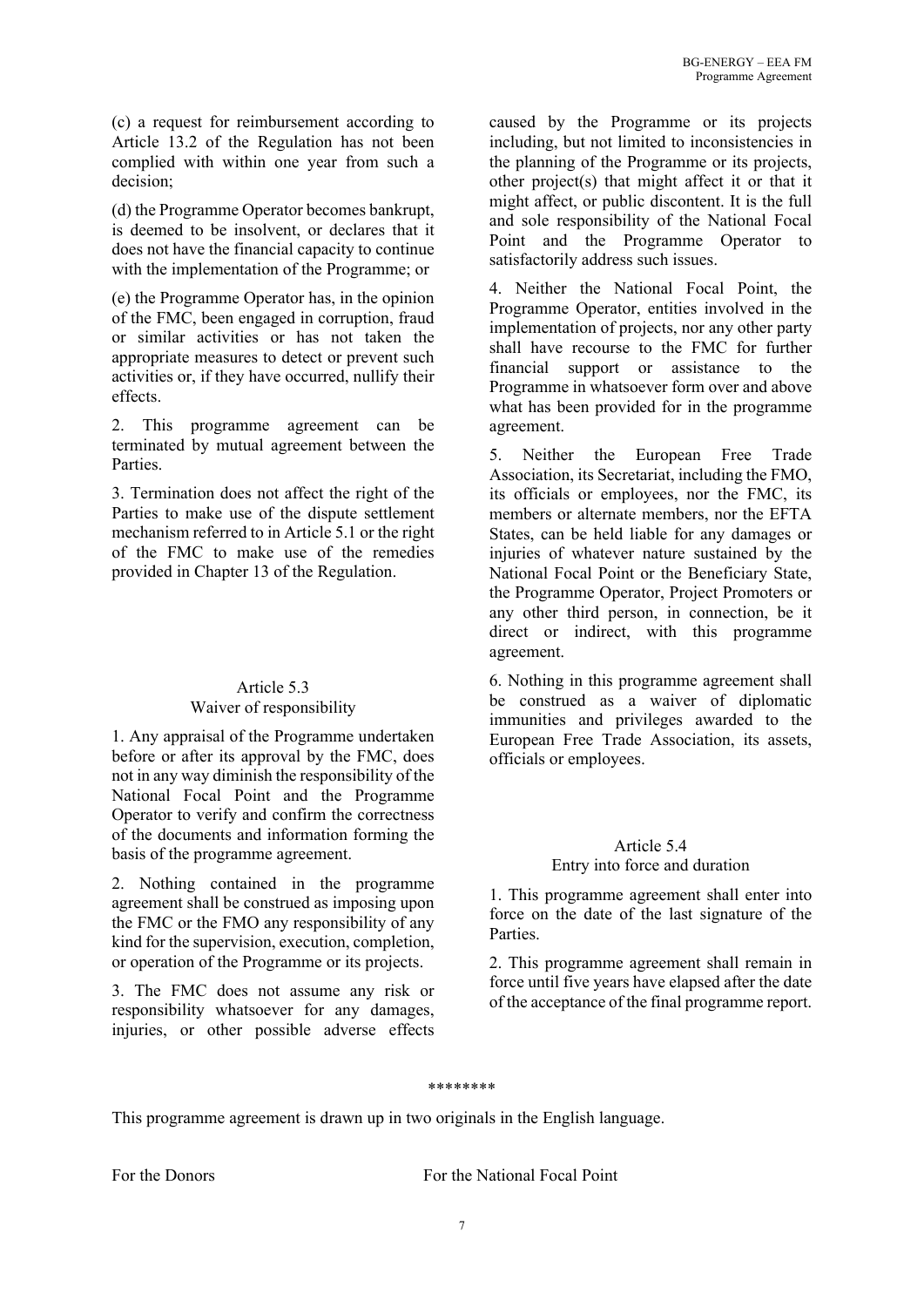| Signed in Burgas on                    | Signed in Burgas on                                   |
|----------------------------------------|-------------------------------------------------------|
| Grete Kristine Ødegaard                | Ivan Ivanov                                           |
| Counsellor, Royal Norwegian Embassy in | Head of the National Focal Point, Director of Central |
| <b>Bucharest</b>                       | Coordination Unit Directorate, Council of Ministers   |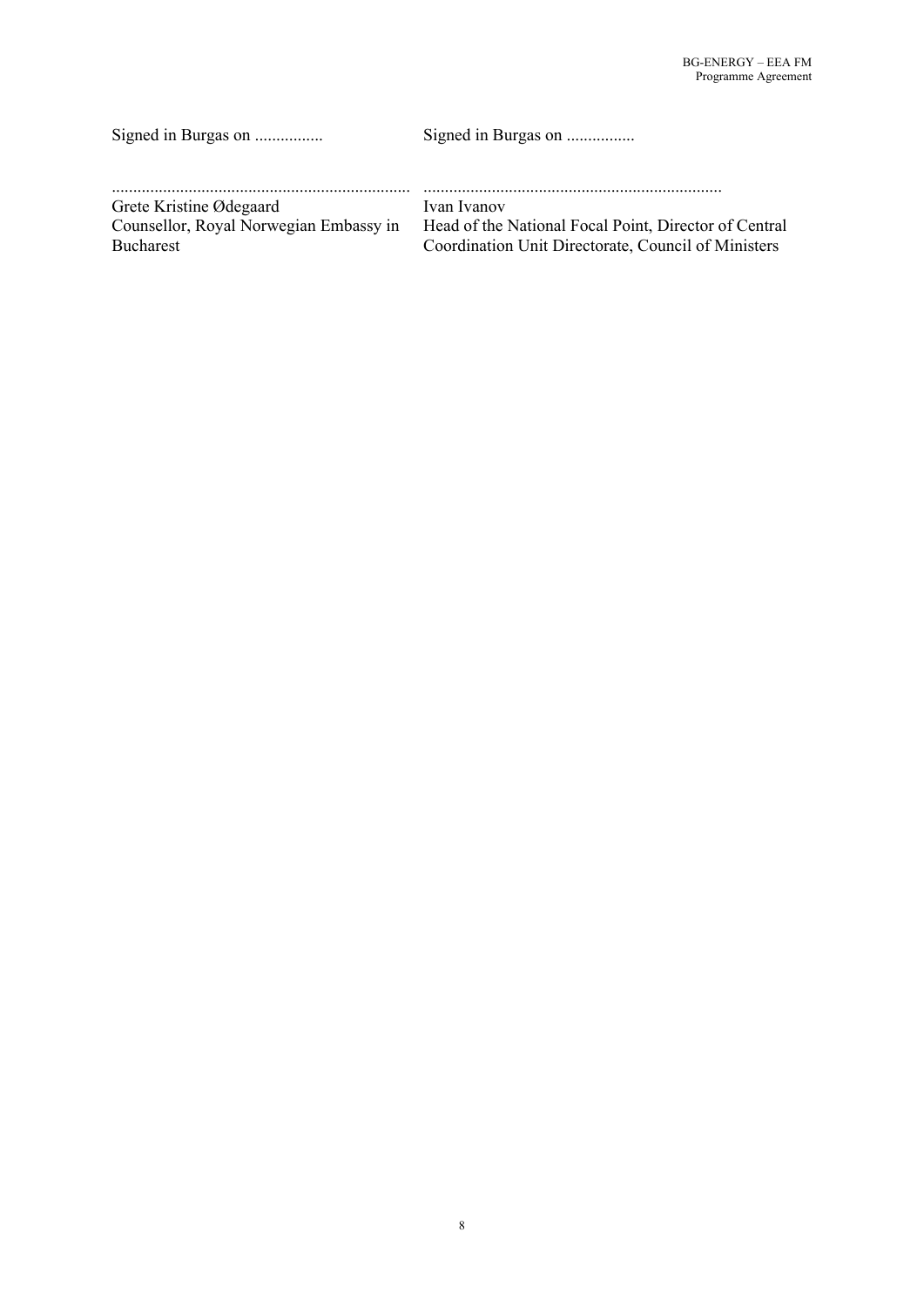# **Annex 1 to the Programme Agreement**

| <b>Programme Operators and Partners</b> |                                                                                          |  |  |  |  |  |  |
|-----------------------------------------|------------------------------------------------------------------------------------------|--|--|--|--|--|--|
| Programme Operator:                     | Ministry of Energy - Bulgaria                                                            |  |  |  |  |  |  |
| Donor Programme Partner:                | National Energy Authority (OS)<br>Norwegian Water Resources and Energy Directorate (NVE) |  |  |  |  |  |  |
| IPO:                                    |                                                                                          |  |  |  |  |  |  |
| Other Programme Partner(s):             |                                                                                          |  |  |  |  |  |  |

| <b>Programme Objective</b> |                                                                |                       |                           | Less carbon intensive energy and increased security of supply |                                     |                           |                         |                                                                                                                                                                                                                                                                                        |
|----------------------------|----------------------------------------------------------------|-----------------------|---------------------------|---------------------------------------------------------------|-------------------------------------|---------------------------|-------------------------|----------------------------------------------------------------------------------------------------------------------------------------------------------------------------------------------------------------------------------------------------------------------------------------|
| <b>Outcome/Output</b>      | Indicator                                                      | <b>Disaggregation</b> | <b>Unit of</b><br>measure | <b>Source of</b><br>verification                              | <b>Frequency</b><br>of<br>reporting | <b>Baseline</b><br>values | <b>Baseline</b><br>year | <b>Target value</b>                                                                                                                                                                                                                                                                    |
| Outcome 1                  | Estimated annual<br>CO2 emissions<br>reductions (in<br>tonnes) | N/A                   | Annual<br>number          | <b>SEDA</b><br>Agency<br>records (the<br>certifying<br>body)  | 2020 and<br>then<br>annualy         | 0.00                      | N/A                     | 54,280.00,<br><b>Estimated CO2</b><br>avoidance in<br>tonnes/year<br>based on<br>Operation<br>Margin<br>Emission<br>Factor of<br><b>Electricity Grid</b><br>of 1.18<br>tCO2/MWh<br>and assumption<br>that produced<br>energy from<br>RES will<br>replace<br>corresponding<br>amount of |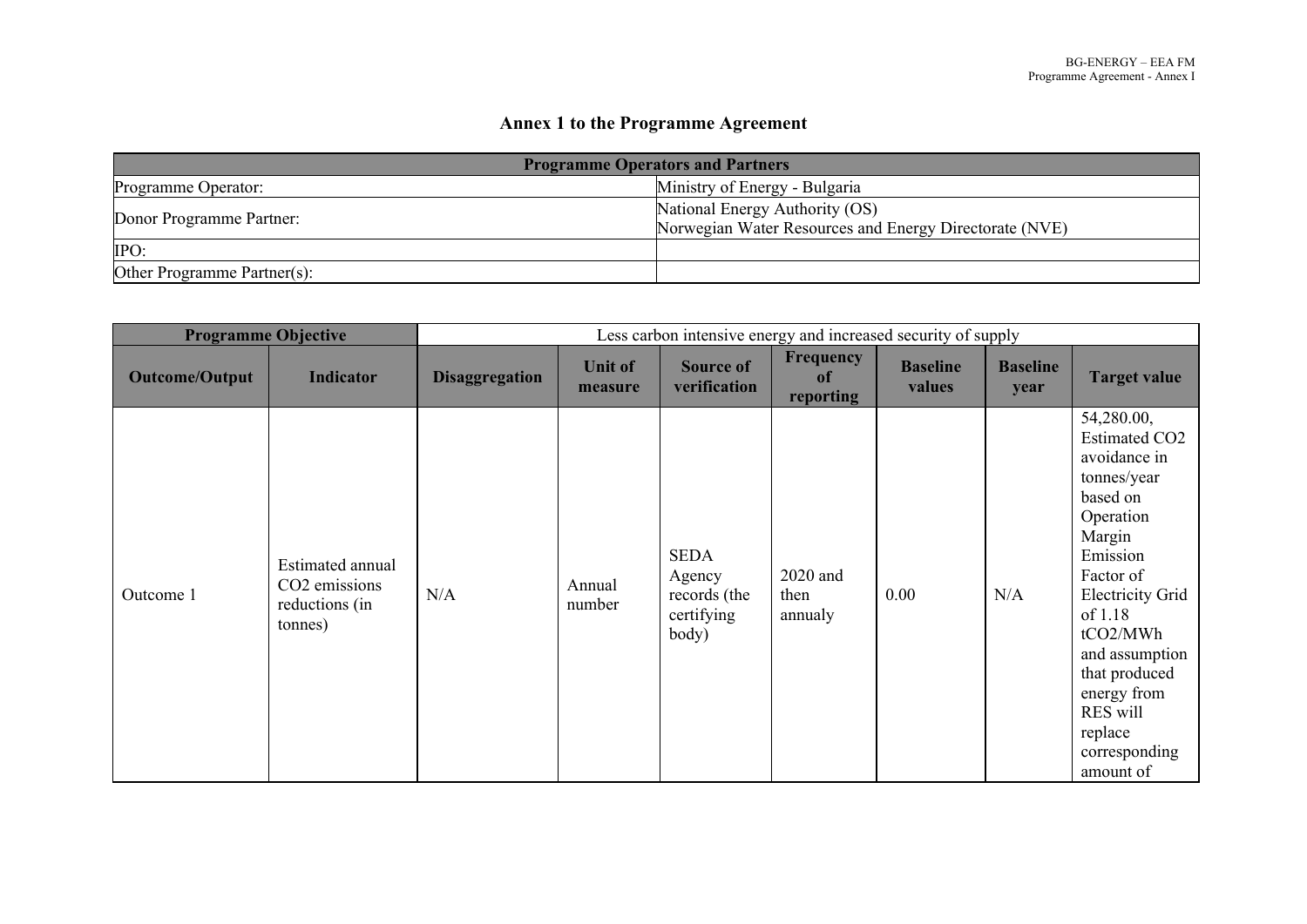|            |                                                                                 |     |                  |                                                                                    |                                                    |                                                                                                                                                                  |      | energy from<br>fossil fuels.                                                                                                                     |
|------------|---------------------------------------------------------------------------------|-----|------------------|------------------------------------------------------------------------------------|----------------------------------------------------|------------------------------------------------------------------------------------------------------------------------------------------------------------------|------|--------------------------------------------------------------------------------------------------------------------------------------------------|
| Outcome 1  | Estimated<br>production from<br>geothermal energy<br>(in MWh/year)              | N/A | Annual<br>number | <b>SEDA</b><br>Agency<br>records (the<br>certifying<br>body)                       | 2020 and<br>then<br>annualy                        | 384,000.00                                                                                                                                                       | 2015 | 412,000.00                                                                                                                                       |
| Outcome 1  | Estimated<br>production of<br>electricity from<br>hydro power (in<br>MWh/year)  | N/A | Annual<br>number | <b>SEDA</b><br>Agency<br>records (the<br>certifying<br>body)                       | 2020 and<br>then<br>annualy                        | 168,000.00,<br>Data from<br>National<br>statistical<br>institute for<br>electricity<br>production<br>from Hydro<br><b>Power Plants</b><br>up to 1 MW<br>in 2015. | 2015 | 186,000.00,<br>Estimated<br>increase in<br>renewable<br>energy<br>production<br>from hydro<br>energy                                             |
| Output 1.1 | Installed capacity<br>for production of<br>hydropower<br>electricity (in<br>MW) | N/A | Number           | <b>SEDA</b><br>Agency<br>records (the<br>certifying<br>body)/ on the<br>spot check | Semi-<br>annually<br>(APR and<br>September<br>IFR) | 0.00                                                                                                                                                             | N/A  | 2.40, Estimated<br>installed<br>capacity based<br>on 1500<br>euro/kW<br>investment cost                                                          |
| Output 1.2 | Installed capacity<br>for production of<br>geothermal energy<br>(in MW)         | N/A | Number           | <b>SEDA</b><br>Agency<br>records (the<br>certifying<br>body)/ on the<br>spot check | Semi-<br>annually<br>(APR and<br>September<br>IFR) | 0.00                                                                                                                                                             | N/A  | 5.00, Based on<br>data from<br>geothermal<br>utilization<br>project that has<br>been<br>implemented<br>under<br>Programme<br>BG04 in<br>Straldja |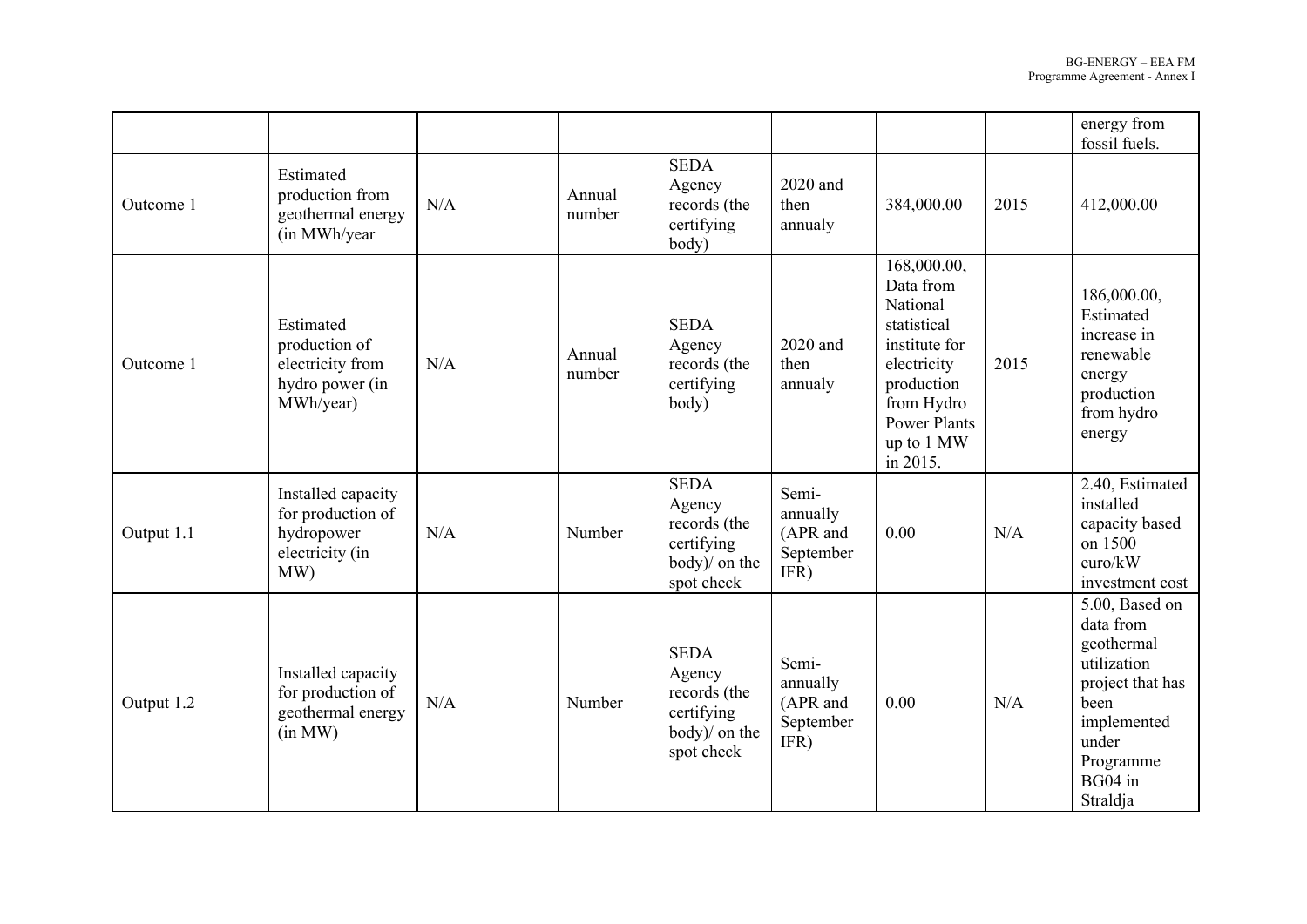|            |                                                                                                                                                                                           |        |        |                                                           |                                                    |                |     | Municipality<br>and funds<br>allocated for<br>this Output PO<br>estimated 4<br>MWt installed<br>capacity for<br>geothermal<br>energy and 1,3<br>MW installed<br>capacity for<br>heat pumps. |
|------------|-------------------------------------------------------------------------------------------------------------------------------------------------------------------------------------------|--------|--------|-----------------------------------------------------------|----------------------------------------------------|----------------|-----|---------------------------------------------------------------------------------------------------------------------------------------------------------------------------------------------|
| Output 1.3 | Feasibility study<br>on utilizing the<br>hydro power<br>potential in<br>existing water<br>supply systems<br>and upgrading<br>potential for<br>existing hydro<br>power plants<br>completed | N/A    | Binary | Copy if the<br>study                                      | Semi-<br>annually<br>(APR and<br>September<br>IFR) | N <sub>o</sub> | N/A | Yes                                                                                                                                                                                         |
| Output 1.3 | Number of experts<br>trained in hydro<br>energy                                                                                                                                           | Gender | Number | Project<br>Promoters'<br>records,<br>Attendance<br>sheets | Semi-<br>annually<br>(APR and<br>September<br>IFR) | 0.00           | N/A | 50.00                                                                                                                                                                                       |
| Output 1.3 | Number of<br>training courses<br>for hydro power<br>experts<br>implemented                                                                                                                | N/A    | Number | Project<br>Promoters'<br>records,<br>Attendance<br>sheets | Semi-<br>annually<br>(APR and<br>September<br>IFR) | 0.00           | N/A | 2.00                                                                                                                                                                                        |
| Output 1.4 | Number of hydro<br>power plants with                                                                                                                                                      | N/A    | Number | Project<br>Promoters'                                     | Semi-<br>annually                                  | 0.00           | N/A | 3.00                                                                                                                                                                                        |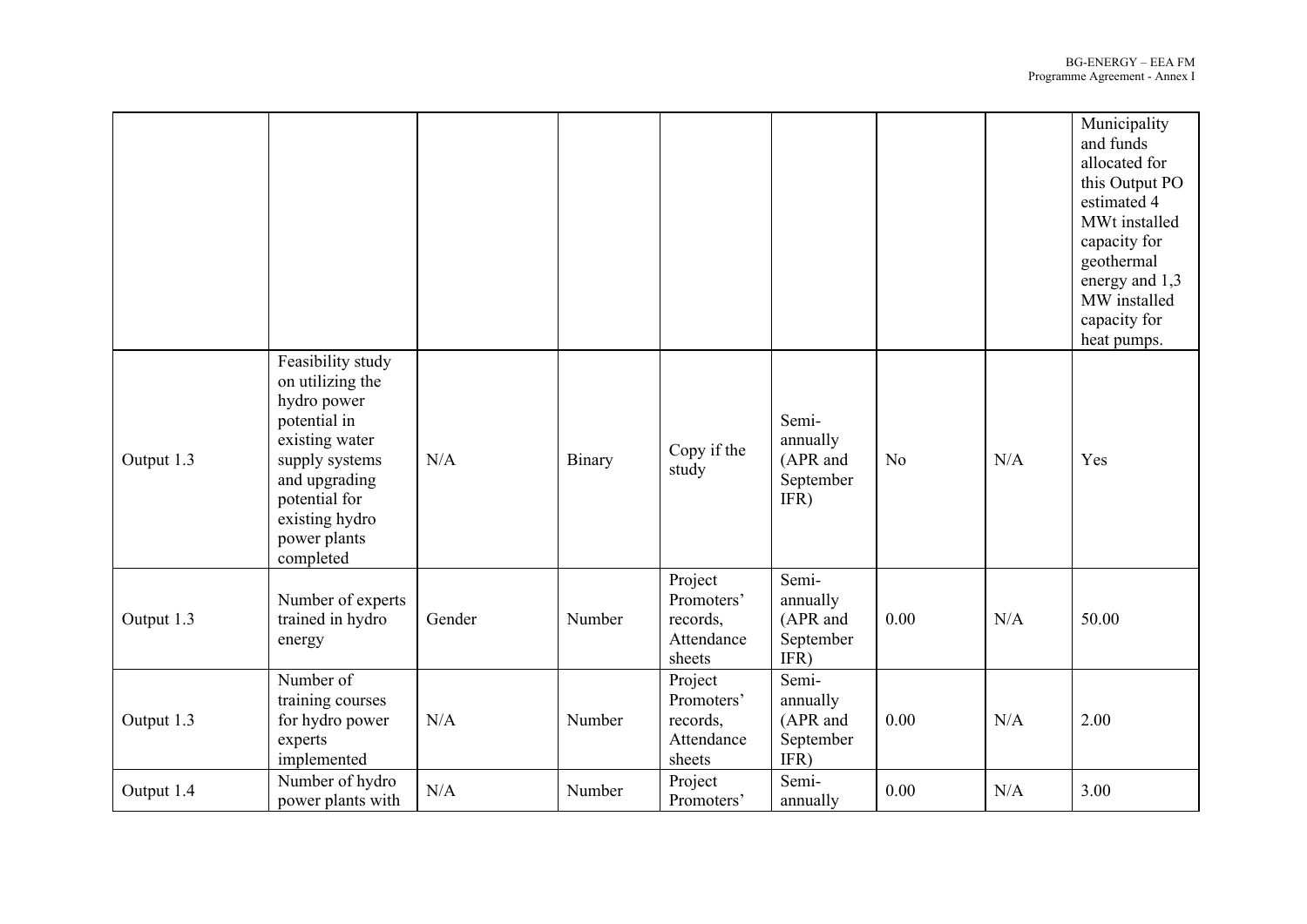|            | upgraded systems<br>in place                         |        |                  | records,<br>Attendance<br>sheets                          | (APR and<br>September<br>IFR)                      |      |     |                                                                                                                                                                                                                                                                                                                                                          |
|------------|------------------------------------------------------|--------|------------------|-----------------------------------------------------------|----------------------------------------------------|------|-----|----------------------------------------------------------------------------------------------------------------------------------------------------------------------------------------------------------------------------------------------------------------------------------------------------------------------------------------------------------|
| Output 1.5 | Number of experts<br>trained in<br>geothermal energy | Gender | Number           | Project<br>Promoters'<br>records,<br>Attendance<br>sheets | Semi-<br>annually<br>(APR and<br>September<br>IFR) | 0.00 | N/A | 5.00                                                                                                                                                                                                                                                                                                                                                     |
| Outcome 2  | Estimated annual<br>CO2 emissions<br>reductions      | N/A    | Annual<br>number | Energy audit<br>reports,<br>Energy<br>certificates        | Annually<br>(APR)                                  | 0.00 | N/A | 118,000.00                                                                                                                                                                                                                                                                                                                                               |
| Outcome 2  | <b>Estimated energy</b><br>savings in<br>MWh/year    | N/A    | Annual<br>number | Energy<br>savings<br>certificates                         | Annually<br>(APR)                                  | 0.00 | N/A | 117,000.00,<br>Estimated<br>saved energy<br>due to<br>estimated total<br>yearly CO <sub>2</sub><br>reductions<br>based on<br>operating<br>margin<br>emissions<br>factor $(1.18 t)$<br>CO2/MWh) for<br>buildings and<br>street lighting;<br>for industry,<br>the emission<br>factor for<br>average<br>electricity<br>consumption<br>(0.616 t)<br>CO2/MWh) |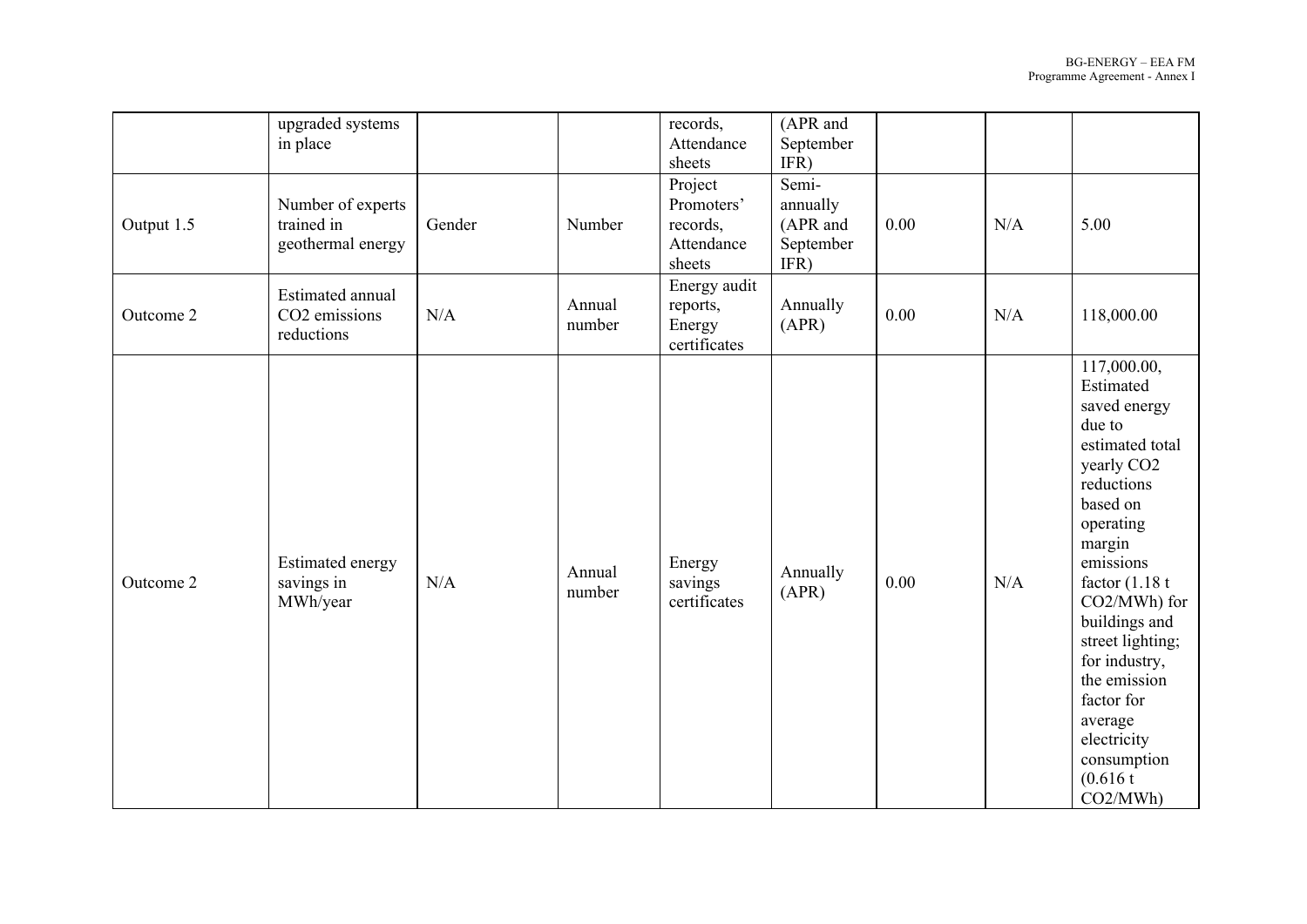|            |                                                                                                      |        |                  |                                                              |                                                    |        |      | has been<br>applied. |
|------------|------------------------------------------------------------------------------------------------------|--------|------------------|--------------------------------------------------------------|----------------------------------------------------|--------|------|----------------------|
| Outcome 2  | Estimated<br>monetary savings<br>in EUR/year                                                         | N/A    | Annual<br>number | Energy<br>savings<br>certificates                            | Annually<br>(APR)                                  | 0.00   | N/A  | 8,000,000.00         |
| Outcome 2  | Number of people<br>benefitting from<br>increased energy<br>efficiency                               | Gender | Number           | Project<br>Promoters'<br>records                             | Semi-<br>annually<br>(APR and<br>September<br>IFR) | 0.00   | N/A  | 1,500.00             |
| Output 2.1 | Number of<br>industrial<br>processes where<br>energy efficiency<br>measures have<br>been implemented | N/A    | Number           | Energy<br>savings<br>certificates                            | Semi-<br>annually<br>(APR and<br>September<br>IFR) | 0.00   | N/A  | 20.00                |
| Output 2.2 | Number of<br>buildings for<br>which energy<br>efficiency<br>measures have<br>been implemented        | N/A    | Number           | Copies of<br>works<br>contracts                              | Semi-<br>annually<br>(APR and<br>September<br>IFR) | 0.00   | N/A  | 8.00                 |
| Output 2.3 | Number of<br>municipalities<br>with improved<br>infrastructure                                       | N/A    | Number           | Copies of<br>grand<br>contracts                              | Semi-<br>annually<br>(APR and<br>September<br>IFR) | 0.00   | N/A  | 14.00                |
| Outcome 3  | Number of<br>municipalities that<br>have developed<br>strategies for<br>energy efficiency            | N/A    | Number           | <b>SEDA</b><br>Agency<br>records (the<br>certifying<br>body) | Annually<br>(APR)                                  | 185.00 | 2016 | 200.00               |
| Output 3.1 | Number of<br>municipalities that                                                                     | N/A    | Number           | Project<br>promoters'                                        | Semi-<br>annually                                  | 0.00   | N/A  | 5.00                 |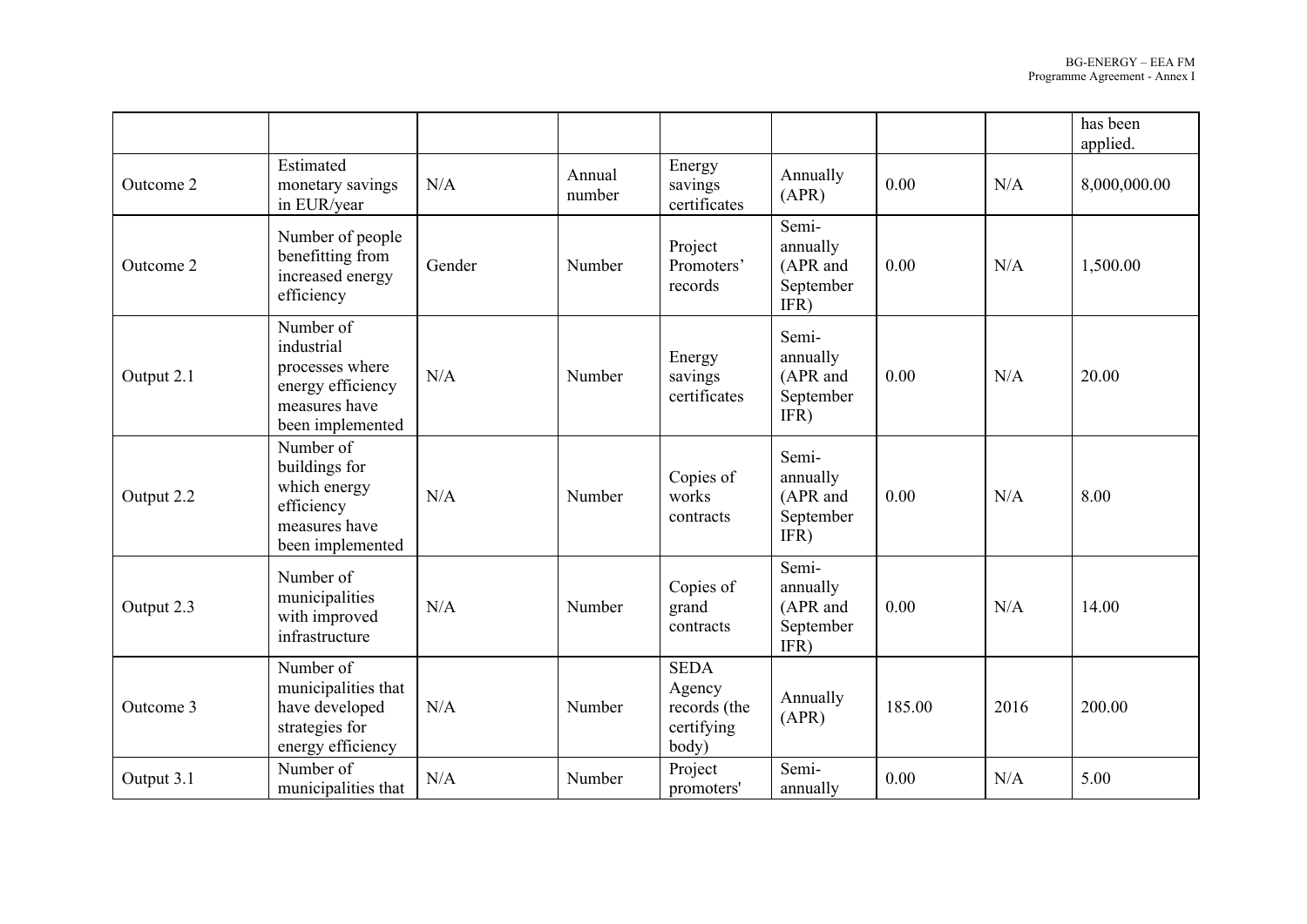|                                                                              | have implemented<br>systems for<br>monitoring of<br>energy<br>consumption                                            |             |            | records,<br>copies of<br>monitoring<br>reports                    | (APR and<br>September<br>IFR)                      |                                                   |            |                                                   |
|------------------------------------------------------------------------------|----------------------------------------------------------------------------------------------------------------------|-------------|------------|-------------------------------------------------------------------|----------------------------------------------------|---------------------------------------------------|------------|---------------------------------------------------|
| Output 3.2                                                                   | Number of experts<br>trained in<br>renewable energy,<br>energy efficiency<br>and energy<br>management                | Gender      | Number     | Project<br>Promoters'<br>records,<br>Attendance<br>sheets         | Semi-<br>annually<br>(APR and<br>September<br>IFR) | 0.00                                              | N/A        | 750.00                                            |
| Level of<br><b>Bilateral Outcome</b><br>satisfaction with<br>the partnership |                                                                                                                      | State type  | Scale 1-7  | Survey<br>results                                                 | Annually<br>(APR)                                  | TBD,<br>Survey to be<br>carried out<br>by the FMO | <b>TBD</b> | $\geq$ 4.5, And an<br>increase on the<br>baseline |
| <b>Bilateral Outcome</b>                                                     | Level of trust<br>between<br>cooperating<br>entities in<br><b>Beneficiary States</b><br>and Donor States             | State type  | Scale 1-7  | Survey<br>results                                                 | Annually<br>(APR)                                  | TBD,<br>Survey to be<br>carried out<br>by the FMO | <b>TBD</b> | $\geq$ 4.5, And an<br>increase on the<br>baseline |
| <b>Bilateral Outcome</b>                                                     | Share of<br>cooperating<br>organisations that<br>apply the<br>knowledge<br>acquired from<br>bilateral<br>partnership | State type  | Percentage | Survey<br>results                                                 | Annually<br>(APR)                                  | N/A                                               | N/A        | $\geq 50\%$                                       |
| <b>Bilateral Output 1</b>                                                    | Number of<br>projects involving<br>cooperation with a<br>donor project<br>partner                                    | Donor State | Number     | Copies of<br>contracts<br>concluded<br>with Project<br>Promoters, | Semi-<br>annually<br>(APR and<br>September<br>IFR) | 0.00                                              | N/A        | 30.00                                             |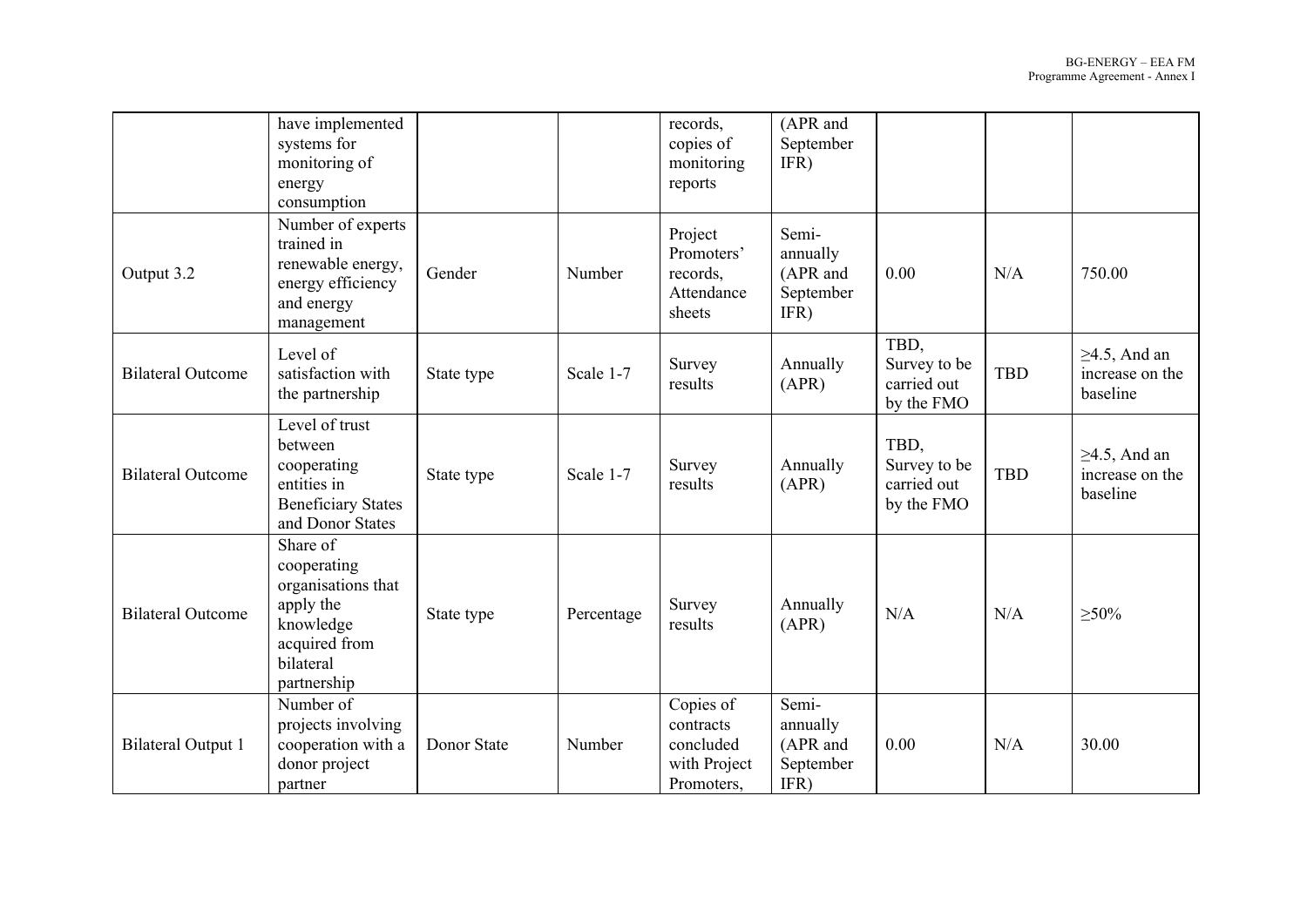|  |  | Partnership |  |  |
|--|--|-------------|--|--|
|  |  | agreements  |  |  |
|  |  | between     |  |  |
|  |  | Project     |  |  |
|  |  | Promoters   |  |  |
|  |  | and project |  |  |
|  |  | partners    |  |  |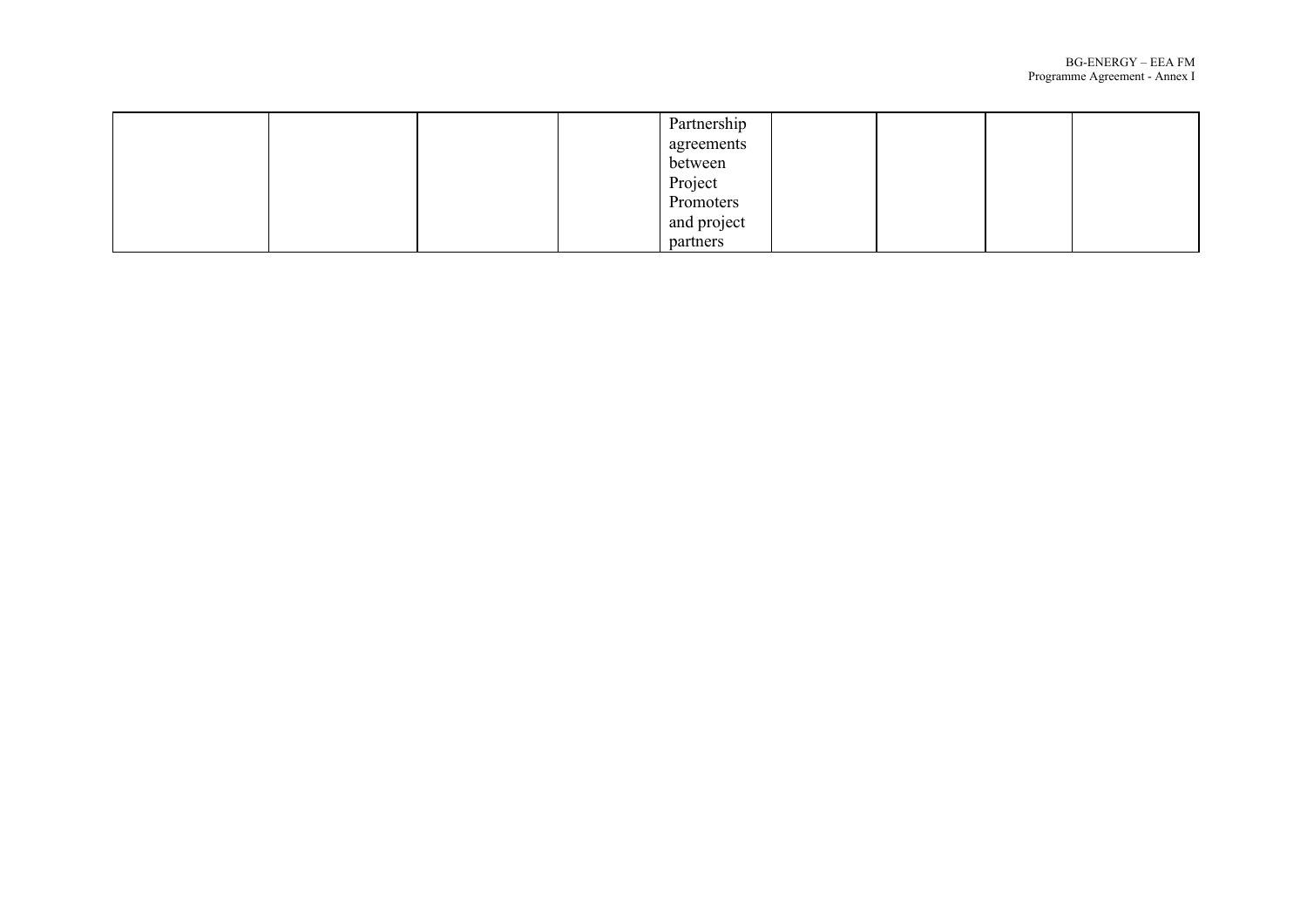# **Conditions**

General

1. The National Focal Point shall ensure that Article 8.15 of the Regulation, as well as national and European Union law on public procurement are complied with at any level in the implementation of the Programme and the projects. The National Focal Point shall, by way of the Programme Implementation Agreement, ensure that the Programme Operator maintains written records of all assessments concerning the organization of procurement procedures and compliance with procurement rules, and provides such records to the FMC upon request. The the approval of the Programme by the FMC does not imply a positive assessment of such compliance.

2. The Programme Operator shall seek to ensure synergies with the programmes "Business Development, Innovation and SMEs" and "Environment protection and climate change" implemented under the Norwegian and EEA Financial Mechanisms 2014-2021 in Bulgaria.

3. For pre-defined project no. 2 (numbering under Section 5.1 of Annex Il to the Programme Agreement), the National Focal Point shall ensure that the Programme Operator ensures that the appraisal foreseen in Article 6.5.3 of the Regulation is externalised and carried out by a legal entity independent of and unrelated to the Programme Operator.

4. The National Focal Point shall ensure that the Programme Operator achieves through the Programme a minimum CO2 reduction and/or avoidance of 54,000 (metric) tonnes per year under outcome I.

5. The National Focal Point shall ensure that the Programme Operator achieves through the Programme a minimum CO2 reduction and/or avoidance of at least 118,000 (metric) tonnes per year under outcome 2.

6. For pre-defined project no. 2 (numbering under Section 5.1 of Annex Il to the Programme Agreement), the Programme Operator shall provide, with the first Annual Programme Report, a description of the benefits for the energy system in Bulgaria resulting from the project, including its contribution to increased renewable energy production in quantifiable terms.

7. The National Focal Point shall ensure that the Programme Operator ensures that project promoters:

• Keep any buildings purchased, constructed, renovated or reconstructed under the project in their ownership for a period of at least 5 years following the completion of the project and continue to use such buildings for the benefit of the overall objectives of the project for the same period;

• Keep any buildings purchased, constructed, renovated or reconstructed under the project properly insurul against losses such as fire, theft and other normally insurable incidents both

during project implementation and for at least 5 years following the completion of the project;

and

• Set aside appropriate resources for the maintenance of any buildings purchased, constructed, renovated or reconstructed under the project for at least 5 years following the completion of the

project. The specific means for implementation of this obligation shall be specified in the project contract.

8. The National Focal Point shall ensure that the Programme Operator ensures that any residual or extracted material from project activities is reused, recycled, treated and/or deposited in an environmentally sound manner.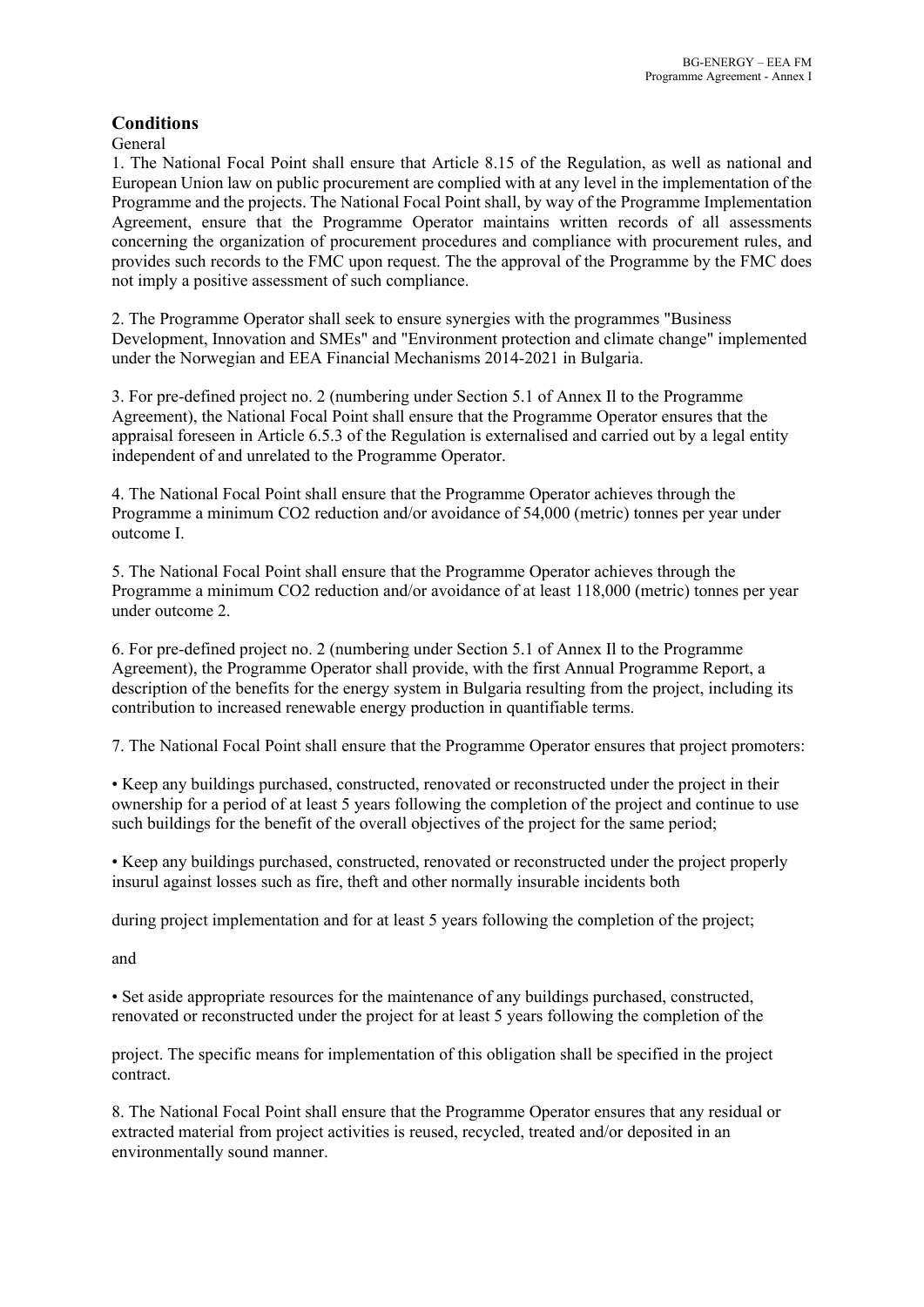Pre-eligibility

No costs shall be eligible under pre-defined projects no.1 and 2 (Section 5.1 of Annex Il to the Programme Agreement) before the detailed descriptions and budgets for the pre-defined projects, including the role and contribution of the donor project partner(s), have been submitted and approved by the FMC.

Pre-payment Not applicable

Pre-completion Not applicable

Post-completion Not applicable

| <b>Eligibility of costs - period</b>                                            |  |                  |  |  |  |  |  |  |
|---------------------------------------------------------------------------------|--|------------------|--|--|--|--|--|--|
| Eligibility of costs<br>First date                                              |  |                  |  |  |  |  |  |  |
| <b>Grant rate and co-financing</b>                                              |  |                  |  |  |  |  |  |  |
| Programme eligible expenditure $(\epsilon)$<br>€ 32,941,176                     |  |                  |  |  |  |  |  |  |
| 85.00 %<br>Programme grant rate $(\%)$                                          |  |                  |  |  |  |  |  |  |
| Maximum amount of Programme grant - EEA Financial Mechanism $(\epsilon)$        |  | $\in$ 28,000,000 |  |  |  |  |  |  |
| Maximum amount of Programme grant - Norwegian Financial Mechanism $(\epsilon)$  |  |                  |  |  |  |  |  |  |
| Maximum amount of Programme grant - Total $(\epsilon)$<br>$\epsilon$ 28,000,000 |  |                  |  |  |  |  |  |  |
|                                                                                 |  | 10/12/2016       |  |  |  |  |  |  |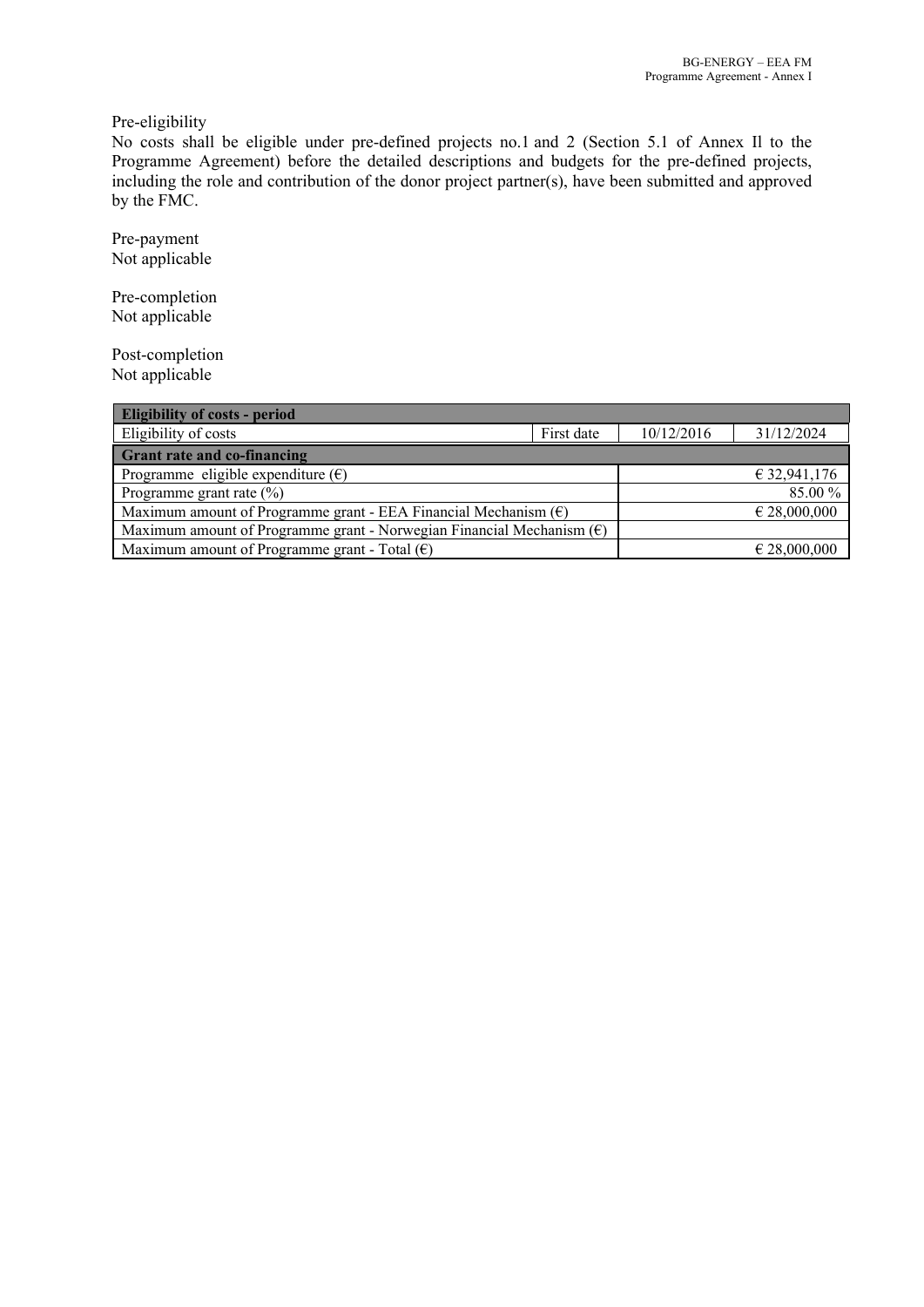| PA           | <b>Budget Heading</b>     | <b>EEA</b><br><b>Grants</b> | <b>Total grant</b>   | <b>Programme grant</b><br>rate | <b>Programme co-</b><br>financing | Programme eligible<br>expenditure | <b>Advance</b><br>payment |
|--------------|---------------------------|-----------------------------|----------------------|--------------------------------|-----------------------------------|-----------------------------------|---------------------------|
| PM           | Programme<br>management   | $\epsilon$ 1,630,000        | $\epsilon$ 1,630,000 | 85.00 %                        | € 287,647                         | € 1,917,647                       | € 191,765                 |
| <b>PA12</b>  | Outcome 1 (EEA<br>Grants) | € 7,382,250                 | € 7,382,250          | 85.00 %                        | € 1,302,750                       | $\epsilon$ 8,685,000              | € 105,500                 |
| <b>PA12</b>  | Outcome 2 (EEA<br>Grants) | 18,190,000                  | 18,190,000           | 85.00 %                        | $\epsilon$ 3,210,000              | $\epsilon$ 21,400,000             | $\in 0$                   |
| <b>PA12</b>  | Outcome 3 (EEA<br>Grants) | €797,750                    | €797,750             | 85.00 %                        | € 140,779                         | €938,529                          | $\epsilon$ 0              |
| <b>Total</b> |                           | 28,000,000                  | 28,000,000           | 85.00 %                        | € 4,941,176                       | € 32,941,176                      | € 297,265                 |

| <b>Retention of management costs</b>                                            |                                            |  |  |  |  |
|---------------------------------------------------------------------------------|--------------------------------------------|--|--|--|--|
| Retention of<br>percentage of the management costs<br>r management o<br>t costs | $10.00\,\%$<br>70.                         |  |  |  |  |
| Retention of<br>Euro value<br>planned.<br>t management costs                    | $ -$<br>$\cdot$ 10 <sup>1</sup><br>u<br>v. |  |  |  |  |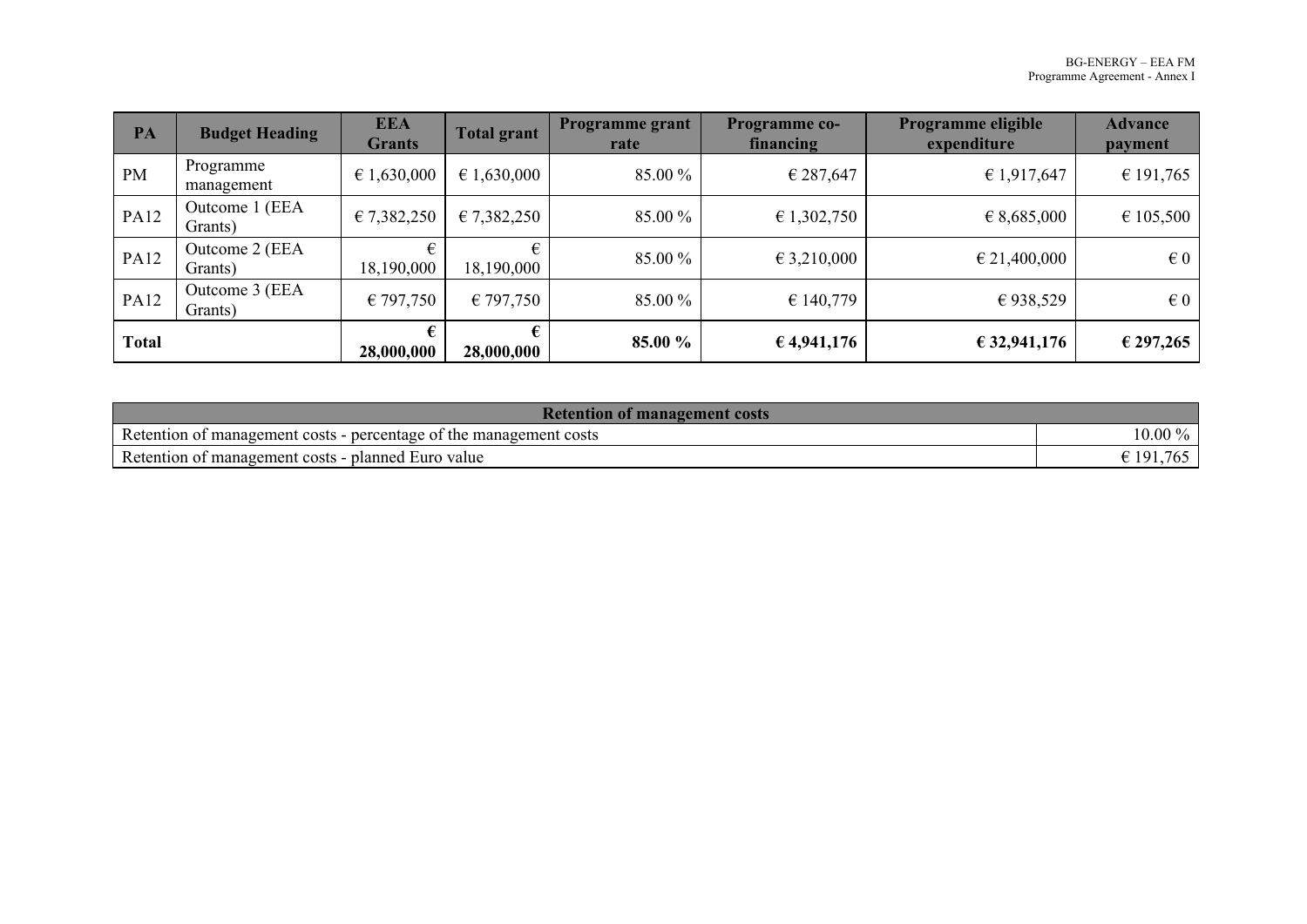# **Renewable Energy, Energy Efficiency, Energy Security**

# **Operational rules (Annex II)**

# 1. **Programme summary**

This Annex sets out the operational rules for the programme. The programme agreement is based on the MoU, the concept note and comments made by the FMC. Commitments, statements and guarantees, explicit as well as implicit, made in the concept note, are binding for the National Focal Point and the Programme Operator unless otherwise explicitly stipulated in the annexes to this programme agreement.

The Programme Operator is the Ministry of Energy. The Norwegian Water Resources and Energy Directorate (NVE) and the National Energy Authority of Iceland (OS) are the Donor Programme Partners (DPPs).

The programme objective, "Less carbon intensive energy and increased security of supply", will be attained through three outcomes:

• Outcome 1: "Increased renewable energy production".

The outcome shall be supported through two pre-defined projects (PDP) "Feasibility study on utilizing the hydro power potential in existing water supply systems and upgrading potential for existing small hydro power plants in water supply systems" (PDP no. 1) and "System for Forecasts, Control аnd Management оf HPP Generation аnd Dams Condition" (PDP no. 2), two calls for proposals (calls no. 1 and 2) and one small grant scheme (SGS no. 1). Call no. 1 will support projects on hydropower; call no. 2 will support projects on geothermal energy. SGS no. 1 will support projects on training for geothermal energy.

• Outcome 2: "Improved energy efficiency in buildings, industry and municipalities"

The outcome shall be supported through three calls for proposals (calls no. 3, 4 and 5). Call no. 3 will support projects on energy efficiency in buildings; call no. 4 will support projects on energy efficiency in industry; and call no. 5 will support projects on rehabilitation and modernisation of municipal infrastructure.

• Outcome 3: "Strengthened expert capacity for renewable energy, energy efficiency and energy management".

The outcome shall be supported through two small grants schemes (SGS no. 2 and 3). SGS no. 2 will support projects on training for renewable energy, energy efficiency and energy management" and SGS no. 3 will support projects on monitoring of energy consumption of municipal authorities.

# **2. Eligibility**

#### *2.1 Eligible applicants:*

The rules on eligibility of project promoters and project partners are set in Article 7.2 of the Regulation. In accordance with Article 7.2.4 of the Regulation, the following shall be eligible:

|                                 | <b>Eligible applicants (Project</b><br><b>Promoters</b> )               | <b>Eligible partners</b>                              |
|---------------------------------|-------------------------------------------------------------------------|-------------------------------------------------------|
| <b>Call no. 1</b> on hydropower | Municipalities and water<br>supply companies established<br>in Bulgaria | In accordance with Article 7.2.2 of the<br>Regulation |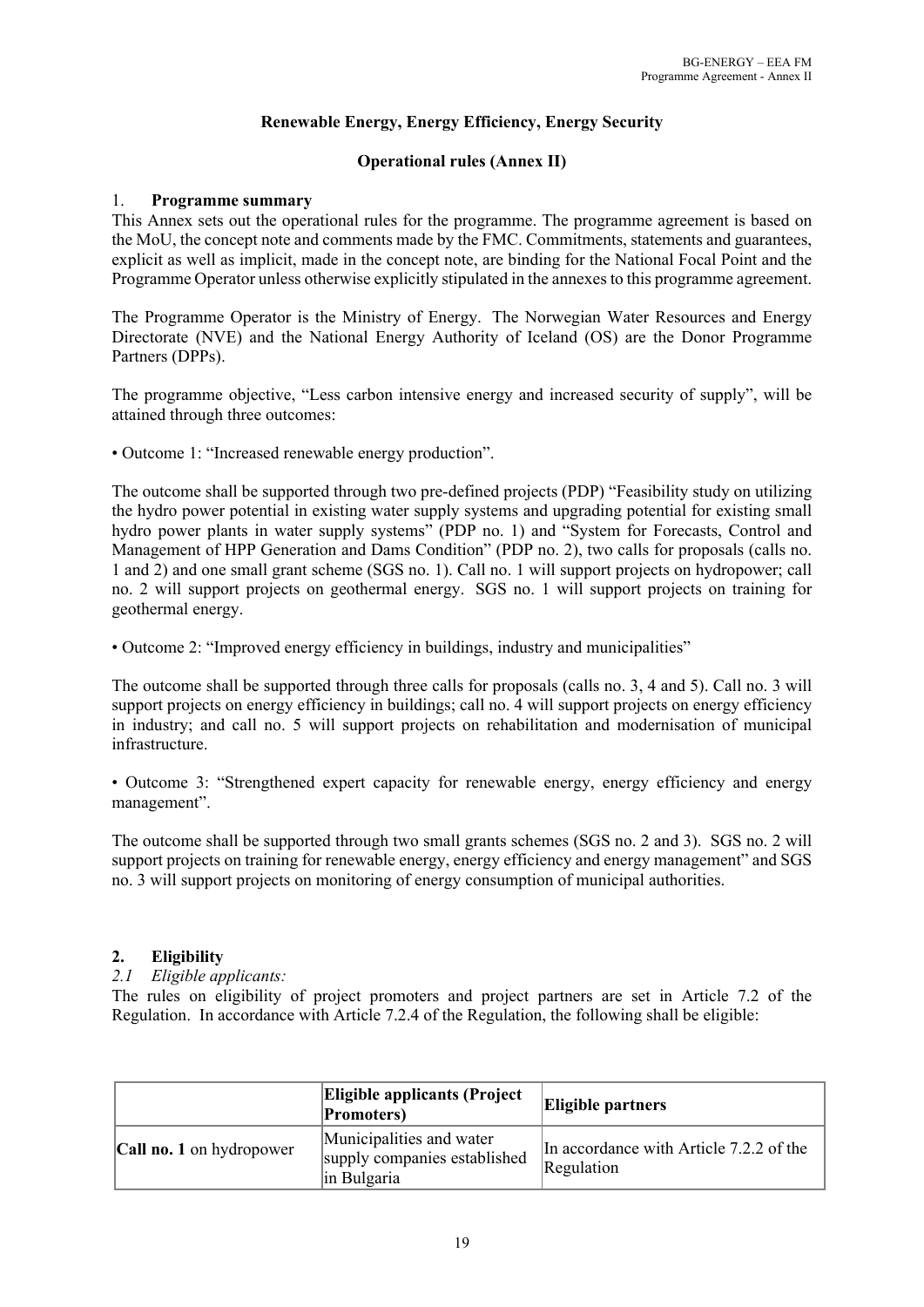| <b>Outcome 1 "Increased</b><br>renewable energy<br>production"                                                         |                                        |                                                                                       |
|------------------------------------------------------------------------------------------------------------------------|----------------------------------------|---------------------------------------------------------------------------------------|
| Call no. 2 on geothermal<br>energy<br><b>Outcome 1 "Increased</b><br>renewable energy<br>production"                   | established in Bulgaria                | State and municipal authorities In accordance with Article 7.2.2 of the<br>Regulation |
| Call no. 3 on energy<br>efficiency in buildings                                                                        |                                        |                                                                                       |
| <b>Outcome 2 "Improved</b><br>energy efficiency in<br>buildings, industry and<br>municipalities"                       | established in Bulgaria                | State and municipal authorities In accordance with Article 7.2.2 of the<br>Regulation |
| Call no. 4 on energy<br>efficiency in industry                                                                         |                                        |                                                                                       |
| <b>Outcome 2 "Improved</b><br>energy efficiency in<br>buildings, industry and<br>municipalities"                       | Enterprises established in<br>Bulgaria | In accordance with Article 7.2.2 of the<br>Regulation                                 |
| Call no. 5 on rehabilitation<br>and modernisation of<br>municipal infrastructure                                       |                                        | In accordance with Article 7.2.2 of the                                               |
| <b>Outcome 2 "Improved</b><br>energy efficiency in<br>buildings, industry and<br>municipalities"                       | Municipalities                         | Regulation                                                                            |
| SGS no. 3 on monitoring of<br>energy consumption of<br>municipal authorities                                           |                                        |                                                                                       |
| <b>Outcome 3 "Strengthened</b><br>expert capacity for renewable<br>energy, energy efficiency and<br>energy management" | Municipalities                         | In accordance with Article 7.2.2 of the<br>Regulation                                 |

*2.2 Special rules on eligibility of costs:* 

Costs are eligible in accordance with chapter 8 of the Regulation.

# **3. Bilateral relations**

#### *3.1 Bilateral relations*

The programme shall contribute to strengthening bilateral relations between Bulgaria and the Donor States.

The programme shall as appropriate facilitate donor partnership projects by carrying out, *inter alia*, match-making events and activities in conjunction with launching calls for proposals, as well as by encouraging donor partnership projects in call texts.

The further use of the funds for bilateral relations allocated to the programme shall be agreed in the Cooperation Committee.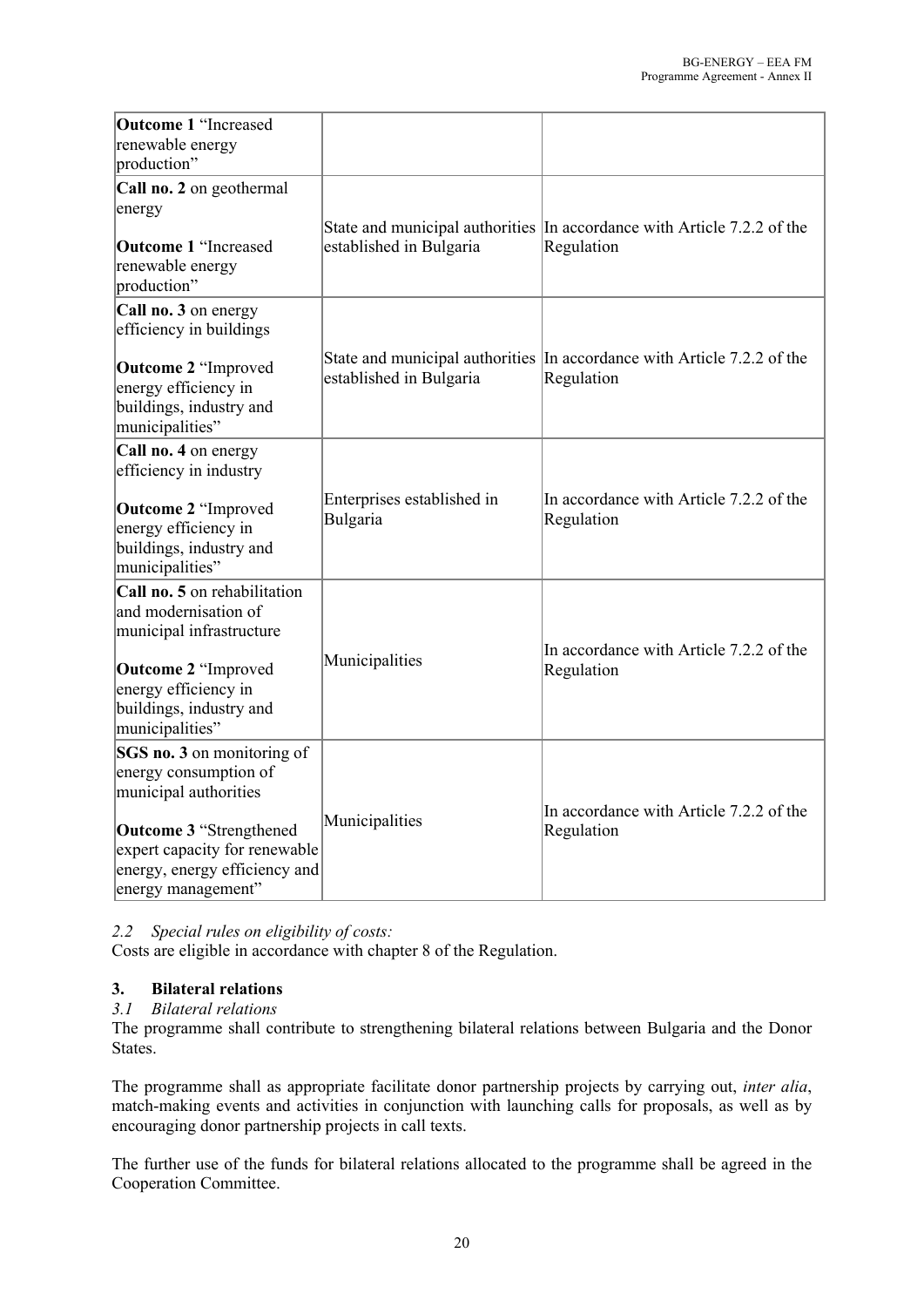# **4. Selection of projects and financial parameters**

*4.1 Open calls and availability of funds (including number of calls, duration of calls, and estimated size):*

|                                                                                                                        | Indicative<br>timing    | <b>Total available</b><br>amount | <b>Maximum/Minimum grant</b><br>applied for |
|------------------------------------------------------------------------------------------------------------------------|-------------------------|----------------------------------|---------------------------------------------|
| Call no. 1 on hydropower                                                                                               | First semester<br>2019  | € 3,500,000                      | € 500,000 / € 200,000                       |
| <b>Outcome 1 "Increased</b><br>renewable energy production"                                                            |                         |                                  |                                             |
| Call no. 2 on geothermal<br>energy                                                                                     | Second semester<br>2018 | € 3,400,000                      | $\in$ 400,000/ $\in$ 200,000                |
| <b>Outcome 1 "Increased</b><br>renewable energy production"                                                            |                         |                                  |                                             |
| SGS no. 1 on geothermal<br>energy training                                                                             | Second semester<br>2019 | € 200,000                        | € 50,000 / € 30,000                         |
| <b>Outcome 1 "Increased</b><br>renewable energy production"                                                            |                         |                                  |                                             |
| Call no. 3 on energy<br>efficiency in buildings                                                                        | First semester<br>2019  | € 10,700,000                     | € 1,200,000/ € 200,000                      |
| <b>Outcome 2 "Improved energy</b><br>efficiency in buildings,<br>industry and municipalities"                          |                         |                                  |                                             |
| Call no. 4 on energy<br>efficiency in industry                                                                         | Second semester<br>2019 | € 2,500,000                      | € 300,000 / € 200,000                       |
| <b>Outcome 2 "Improved energy</b><br>efficiency in buildings,<br>industry and municipalities"                          |                         |                                  |                                             |
| Call no. 5 on rehabilitation<br>and modernisation of<br>municipal infrastructure                                       | Second semester<br>2018 | € 8,200,000                      | $\in$ 600,000/ $\in$ 200,000                |
| <b>Outcome 2 "Improved energy</b><br>efficiency in buildings,<br>industry and municipalities"                          |                         |                                  |                                             |
| SGS no. 2 on training for<br>renewable energy, energy<br>efficiency and energy<br>management                           | Second semester<br>2019 | € 388,529                        | € 50,000/ €30,000                           |
| <b>Outcome 3 "Strengthened</b><br>expert capacity for renewable<br>energy, energy efficiency and<br>energy management" |                         |                                  |                                             |
| SGS no. 3 on monitoring of<br>energy consumption of<br>municipal authorities                                           | First semester<br>2019  | $\in$ 550,000                    | € 50,000/ € 30,000                          |
| Outcome 3 "Strengthened<br>expert capacity for renewable                                                               |                         |                                  |                                             |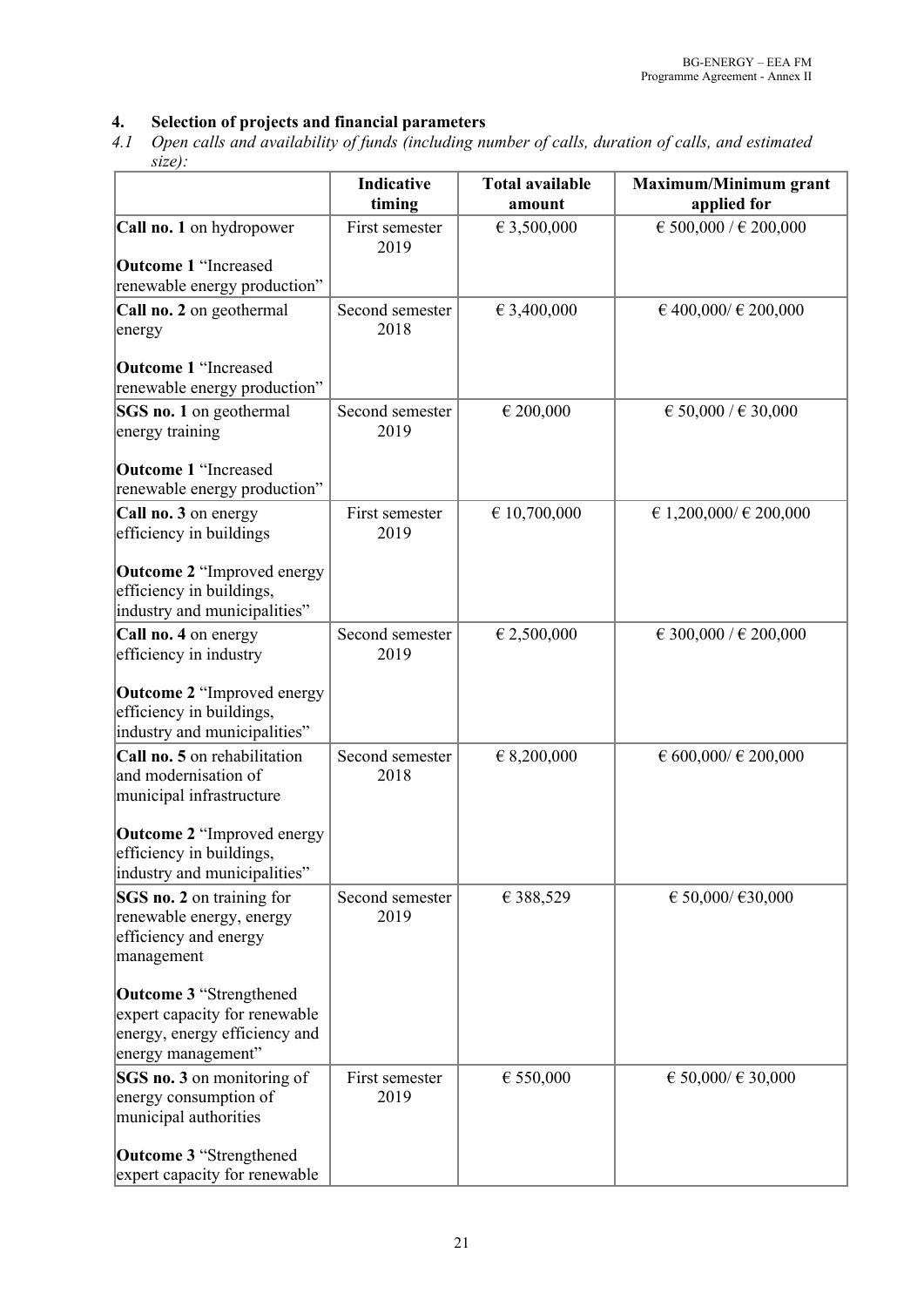| energy, energy efficiency and |  |  |
|-------------------------------|--|--|
| energy management"            |  |  |

Under all calls the selection criteria shall foster the submission of project applications including one or more partners from the Donors States.

For call no. 2 on geothermal energy and call no. 3 on energy efficiency in buildings, projects selected for support will have to demonstrate their contribution to the wider public benefit.

#### *4.2 Selection procedures:*

The project evaluation and award of grants shall be in accordance with Article 7.4 of the Regulation.

The Programme Operator shall be responsible for project evaluation and for the award of grants.

The Programme Operator shall appoint a person who is going to lead and coordinate the selection process.

Experts nominated by the Programme Operator shall review the applications for compliance with administrative and eligibility criteria. Applicants whose applications are rejected at this stage shall be informed and given a reasonable time to appeal that decision.

Each application that meets the administrative and eligibility criteria shall be reviewed by two impartial experts appointed by the Programme Operator, at least one of which shall be independent of the Programme Operator and the Selection Committee. The experts shall separately score the project according to the selection criteria published with the call for proposals. For the purposes of ranking the projects, the average of the scores awarded by the experts shall be used. If the difference between the scores given by the two experts is more than 20% of the higher score, a third expert, who shall be impartial and independent of the Programme Operator and the Selection Committee, shall be commissioned by the Programme Operator to score the project independently. In such cases, the average score of the two closest scores shall be used for the ranking of the projects.

The Programme Operator shall establish a Selection Committee. The Selection Committee shall consist of a Chairman and a secretary – representatives of the Programme Operator – without voting rights, and at least five voting members, including representatives of the Programme Operator and the DPPs. At least one of the voting members shall be external to the Programme Operator and its Partners. There should be an equal number of representatives of the Programme Operator on one side and of the DPPs on the other. The FMC and the National Focal Point shall be invited to participate in the Selection Committee meetings as observers.

The Programme Operator shall provide the Selection Committee with a list of the ranked projects, including their scores and a summary in English for each project, at least one week before the respective meeting of the Selection Committee. The Selection Committee shall review the ranked list of projects. The decision of the Selection Committee shall be taken by consensus of all voting members. The Selection Committee may modify the ranking of the projects in justified cases, in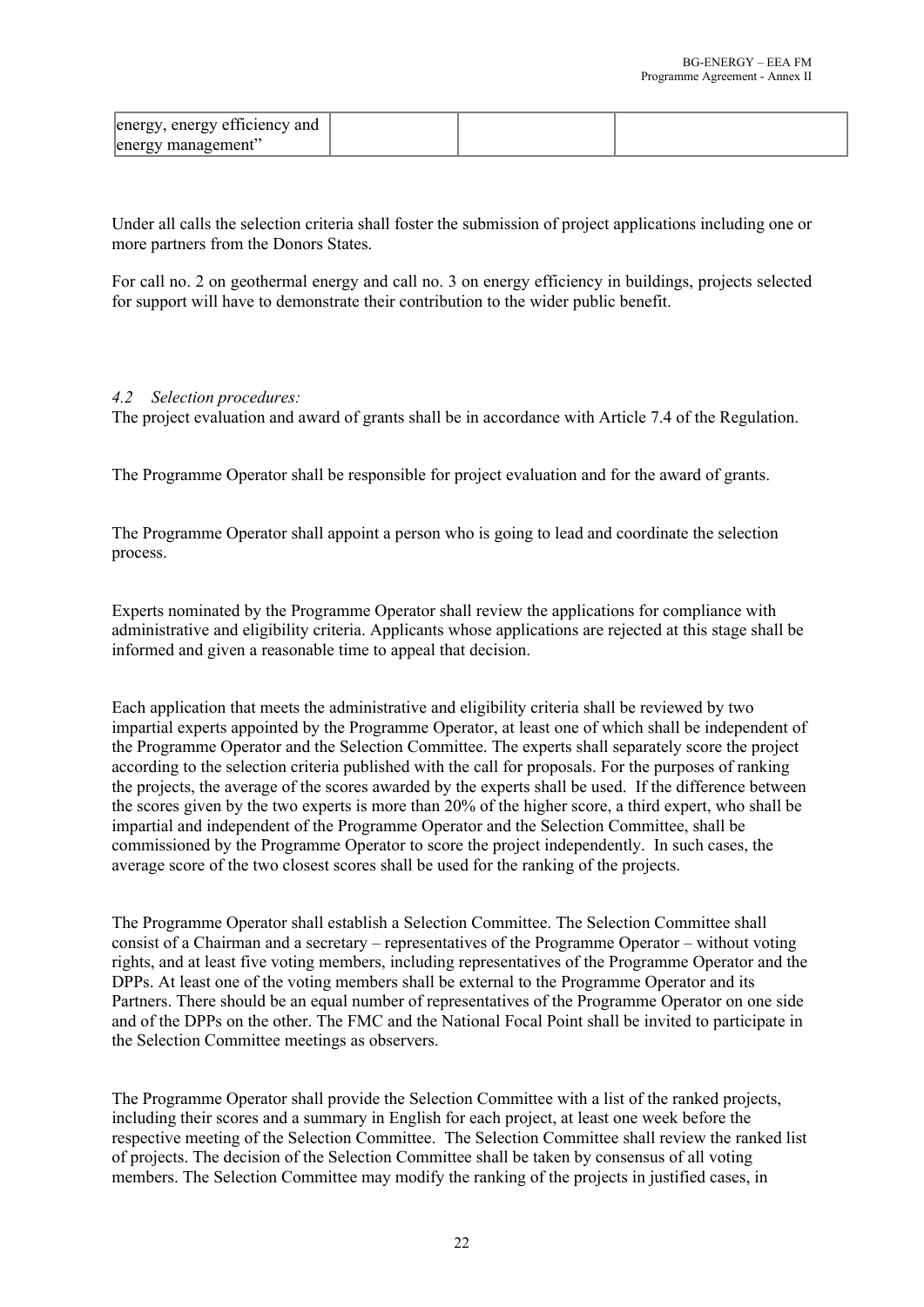accordance with objective and commonly agreed criteria related to the objectives of the programme. The justification for modifications shall be detailed in the minutes of the meeting of the Selection Committee. The minutes shall be signed by all members of the Selection Committee. The Chairman of the Selection Committee shall submit a report, including the list of the recommended projects, together with a reserve list and the list of rejected project proposals and the reason for their rejection, to the Programme Operator.

The Programme Operator shall verify that the selection process has been conducted in accordance with the Regulation and that the recommendations from the Selection Committee comply with the rules and objectives of the programme. Following such verification, the Programme Operator shall, based on the decision of the Selection Committee, make a decision on which projects shall be supported. The Programme Operator may return the report to the Selection Committee requesting a repetition of the selection process in case of a violation of the procedure that can be remedied or not approve the report when there has been a serious violation of the procedure. The Programme Operator may modify the decision of the Selection Committee in justified cases.

The Programme Operator shall notify the applicants about the results of the selection process within a reasonable time and publicise the results. If the modification of the ranking of the projects by the Selection Committee results in a project's rejection, or if the Programme Operator modifies the decision of the Selection Committee, the Programme Operator shall inform the applicants affected and provide them with a justification for the modification.

The process set out in this Article shall apply to all calls for project proposals, including the SGS, under this programme.

# *4.3 Project grant rate:*

Grants from the programme may be up to 100% of total eligible expenditure of the project. In the case of projects where the project promoter is an NGO or a social partner, as defined in Article 1.6 of the Regulation, the project grant rate may be up to 90% of total eligible expenditure of the project. The project grant rate shall in all cases be set at a level that complies with the State Aid rules in force and takes into account any and all other forms of public support granted to projects. Any remaining costs of the project shall be provided or obtained by the project promoter.

# **5. Additional mechanisms within the Programme**

# *5.1 Pre-defined projects*

There will be two pre-defined project implemented under the programme:

1) "Feasibility study on utilizing the hydro power potential in existing water supply systems and upgrading potential for existing small scale hydro power plants in water supply systems"

Project Promoter: Sustainable Energy Development Agency (SEDA)

Donor project partner(s): Norwegian Water Resources and Energy Directorate (NVE)

Other project partner(s): N/A

Programme outcome the project contributes to: "Increased renewable energy production"

Total maximum eligible project costs:  $\epsilon$  350,000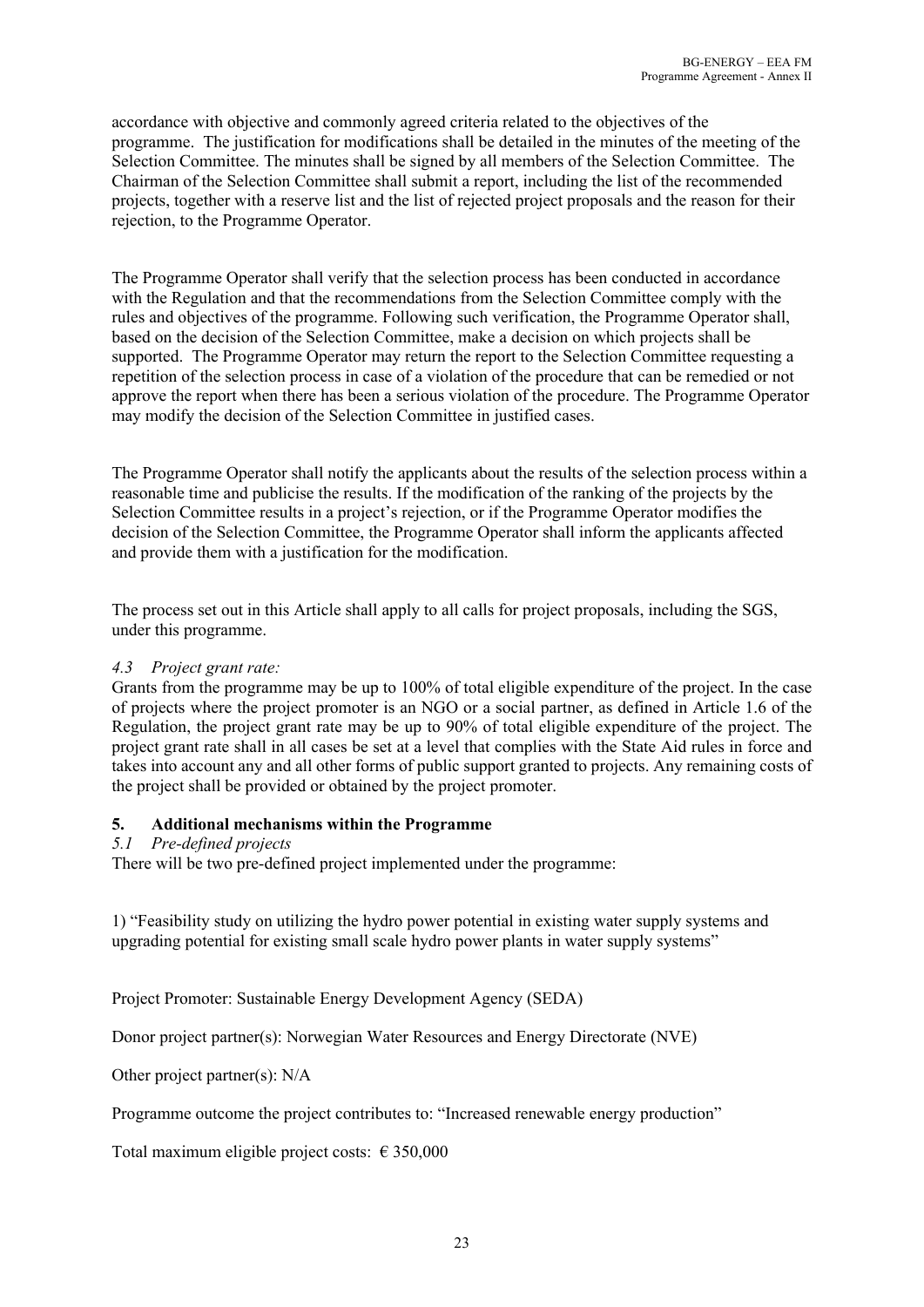Project grant rate: 100%

Maximum project grant amount:  $\epsilon$  350,000

The project will contribute to a better knowledge of sites in water supply systems, such as irrigation dams and dams for drinking water, where appropriate conditions for implementing technically and economically feasible investments exist.

The pre-defined project will include, inter alia, the following activities:

• Mapping of sites in water supply systems where there are available appropriate conditions for implementing technically and economically feasible investments;

• Mapping of the upgrading potential for already existing small-scale hydro power plants in water supply systems;

• Analysis of the technical, social, legal and environmental feasibility of small-hydro installations on water supply systems. A report from the fact finding and analysis will be prepared for supporting the PO's preparation for the open call on the area.

2) "System for Forecasts, Control аnd Management оf HPP Generation аnd Dams Condition"

Project Promoter: National Electricity Company EAD (NEK EAD)

Donor project partner(s): N/A

Other project partner(s): N/A

Programme outcome the project contributes to: "Increased renewable energy production"

Total maximum eligible project costs:  $\epsilon$ 2,470,000

Project grant rate: 50%

Maximum project grant amount: €1,235,000

The project will increase the energy security and the renewable energy production of Bulgaria through an upgraded and centralized system for forecasts, control and management of hydro power generation, including the conditions of the dams of the hydro power plants. The project will contribute to a more efficient use of water resources; optimized energy production from hydro power plants covered by the system and a safer energy supply.

The pre-defined project will include, inter alia, the following activities:

• Analyses/studies of the existing situation;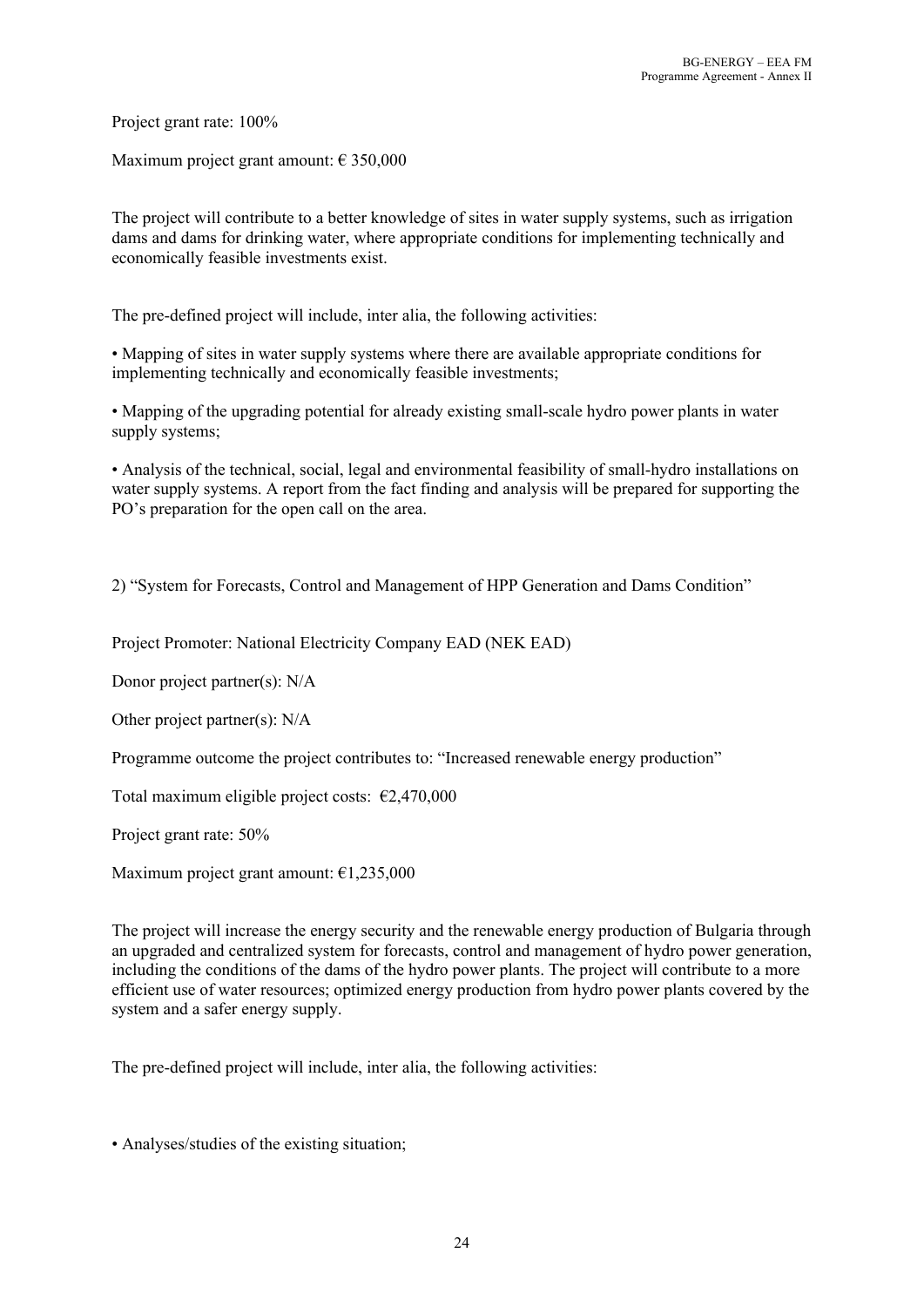• Preparation of Terms of reference for a suitable upgraded system for optimization of the water resources;

• Procurement of software solutions and equipment:

• Installation, data migration, adjustment and preliminary tests of the system.

#### *5.2 Financial Instruments* Not applicable

## **6. Programme Management**

#### *6.1 Payment flows*

The Programme Operator shall ensure that payments to projects are made in a timely manner. Interim and final payments to the projects shall be based on approved project reports.

Payments of the project grant shall take the form of advance payments, interim payments and a final payment. The level of advance payment to projects shall be set out in the project contract. The maximum level of advance payment shall be as follows:

|                 | <b>Advance payment</b> | Interim payments | <b>Final Payment</b><br>(reimbursement) |
|-----------------|------------------------|------------------|-----------------------------------------|
| <b>Projects</b> | Up to $30\%$           | Up to $80\%$     | At least $10\%$                         |

The first advance instalment shall be paid following the signature of the project contract. Subsequent payments shall be paid after the approval of project interim reports. The final payment will be paid after approval of the final report.

An advance payment of a percentage of the total grant amount shall be paid within one month from the submission of a request after signature of the project contract. The interim payments shall be paid within one month after the approval of project interim reports.

Upon approval of the final project report a final balance payment, if applicable, shall be made within one month.

The approval of project interim and final reports shall take place within two months from the submission of the required information.

The periodicity of reporting periods, and deadlines for reporting will be further detailed in the description of the Programme Operator's management and control systems.

In case of euro-denominated contracts with entities from Donor States or with intergovernmental organizations, the Programme Operator shall transfer the amounts in euro.

# *6.2 Verification of payment claims*

Project Promoters shall submit interim and final project reports containing information on project progress and incurred expenditure.

In line with point (i) of Article 5.6.2 of the Regulation incurred expenditure reported shall be subject to administrative verifications before the report is approved. Verifications to be carried out shall cover administrative, financial, technical and physical aspects of projects, as appropriate and be in accordance with the principle of proportionality.